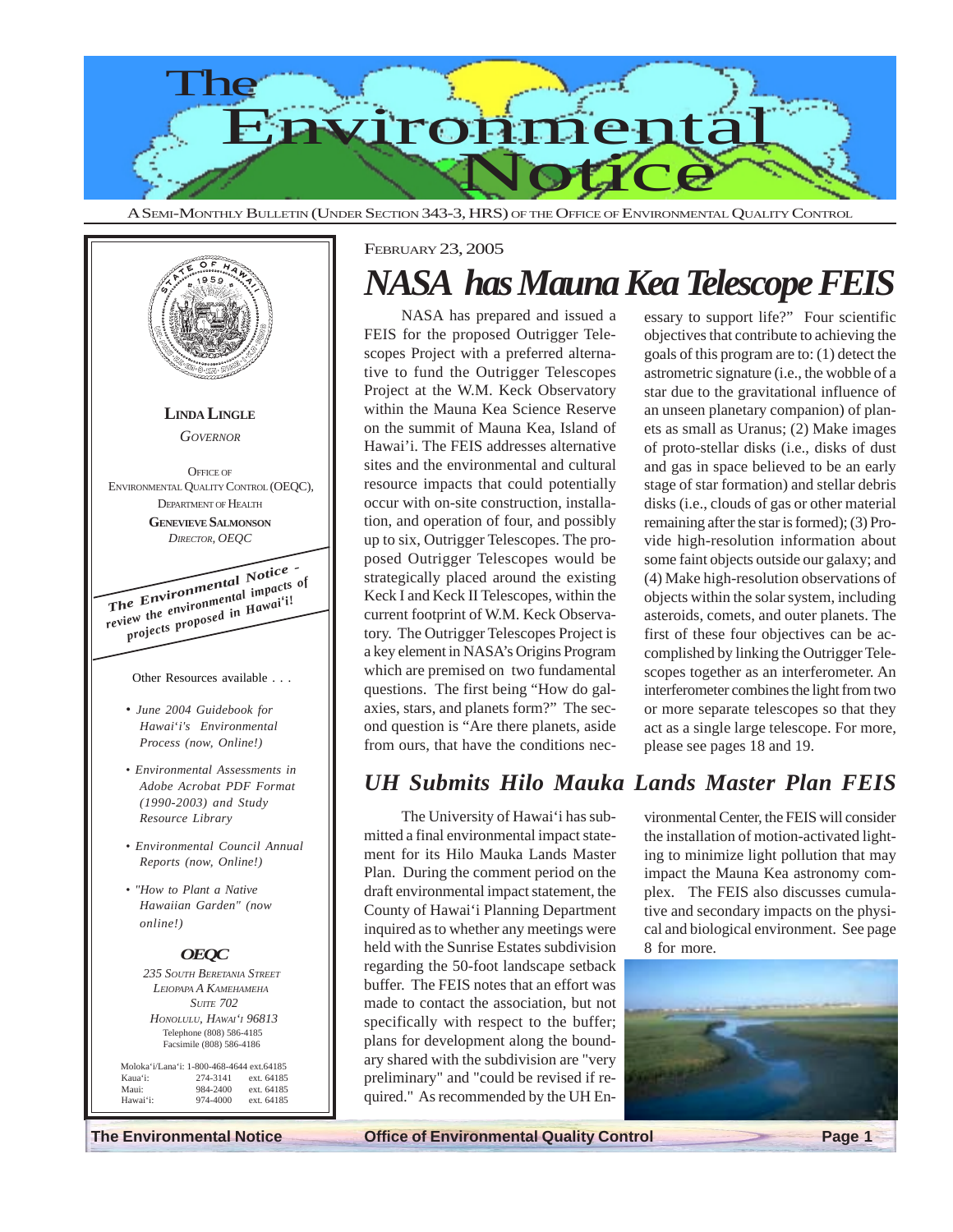

### **[O'ahu Notices](#page-3-0)**

| Kamehameha Highway 16-Inch Watermain, Paumalu And Kaunala       |
|-----------------------------------------------------------------|
|                                                                 |
| Hawai'i Public Radio Transmission Facility (HRS 343 FEA-FONSI)6 |
| NORTH-SOUTH ROAD AND KAPOLEI PARKWAY (NEPA FONSI AND            |
|                                                                 |

### **[Hawai'i Notices](#page-7-0)**

| University of Hawai'i at Hilo Mauka Lands Master Plan (HRS 343) |  |
|-----------------------------------------------------------------|--|
|                                                                 |  |

#### **Maui Notices**

| Makawao Hongwanji Formerly Pa'uwela Hongwanji Change in      |  |
|--------------------------------------------------------------|--|
|                                                              |  |
| Aloha House Transitional Dormitories (HRS 343 FEA-FONSI)  10 |  |

### **[Environmental Tip](#page-10-0)**

#### **[Shoreline Notices](#page-11-0)**

#### **[Enforcement Notices](#page-12-0)**

[Summary of Inspection and Enforcement Actions .........................13](#page-12-0) [Formal Enforcement Actions and Settlements Completed by DOH 14](#page-13-0)

#### **[Coastal Zone News](#page-13-0)**

### **[Environmental Council Notices](#page-14-0)**

| March 9, 2005 Meetings at Various Times in Leiopapa A |  |
|-------------------------------------------------------|--|
|                                                       |  |

#### **Conservation District Notices**

### **Pollution Control Permit Applications**

### **[National Environmental Policy Act](#page-17-0)**

|--|--|

#### **Federal Notices**

| Mauna Kea Outrigger Telescopes Project in the Science Reserve 19 |  |
|------------------------------------------------------------------|--|
|                                                                  |  |
| Phase II Housing Privatization on Bellows AFS and Hickam AFB,    |  |
|                                                                  |  |



*We provide access to our activities without regard to race, color, national origin (including language), age, sex, religion, or disability. Write or call OEQC or our departmental Affirmative Action Officer at Box 3378, Honolulu, HI 96801-3378 or at (808) 586-4616 (voice/tty) within 180 days of a problem. OEQC intends to make the information in this bulletin accessible to everyone. Individuals that require this material in a different format (such as large type or braille), should contact our office for assistance.*

**The Environmental Notice Control Page 2** Office of Environmental Quality Control Page 2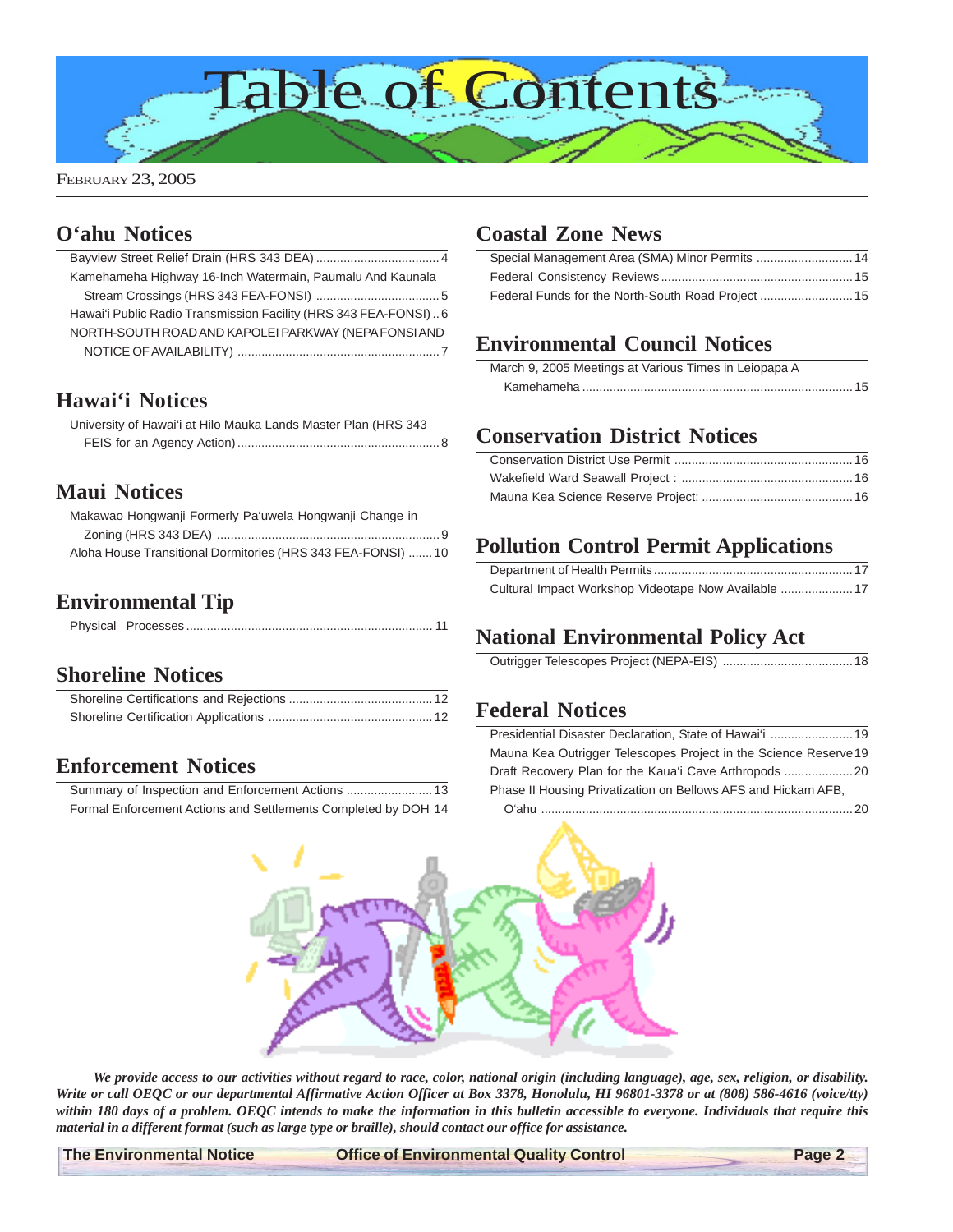

#### **Draft Environmental Assessment**

A project or action that may affect the environment cannot be implemented until an Environmental Assessment (EA) is prepared in accordance with Chapter 343, Hawai'i Revised Statutes (HRS). If the lead State or county agency (the *proposing agency* for agency actions, or the *approving agency* for applicant actions) anticipates that the project will have no significant environmental impact, then affected agencies, individuals, and organizations must be consulted and a Draft EA (DEA) is written and public notice is published in this periodic bulletin (see, section 343-3, HRS) known as the *Environmental Notice*. The public has 30 days to comment on the Draft EA from the date of the first notice.

#### **Final Environmental Assessment and Finding of No Significant Impact**

After the lead agency reviews the public comments, if it determines that the project will have no significant effect on the environment, then it will prepare a Final EA (FEA) and issue a Finding of No Significant Impact (FONSI) formerly called a *Negative Declaration.* The Final EA must respond to all public comments. An Environmental Impact Statement will not be required and the project may now be implemented. The public has 30 days from the first notice of a FONSI in this periodic bulletin to ask a court to require the preparation of an EIS.

#### **Final Environmental Assessment and Environmental Impact Statement Preparation Notice**

When a lead agency decides that a project may have a significant environmental impact, an Environmental Impact Statement (EIS) must be prepared prior to implementing the project. Like the DEA (see *above*), affected agencies, individuals and organizations must be consulted prior to preparation of the final EA (FEA) and issuance of a determination called an EIS preparation notice (EISPN). (The EA is called *final*, to distinguish it from the draft, above). After the FEA is written by the lead agency, and notice of the FEA and EISPN is published in the this periodic bulletin, any agency, group, or individual has 30 days from the first publication of the EISPN to request to become a consulted party and to make written comments regarding the environmental effects of the proposed action. The public (including an applicant) has 60 days from the first notice of an EISPN in this periodic bulletin to ask a court to not require the preparation of an EIS.

#### **Draft Environmental Impact Statement**

After receiving the comments on the FEA and EISPN (see *above*), the lead agency or private applicant must prepare a Draft Environ-

mental Impact Statement (DEIS) prior to project implementation. This document must completely disclose the likely impacts of a project. Direct, indirect and cumulative impacts must be discussed along with measures proposed to mitigate them. The public has 45 days from the first publication date in this periodic bulletin to comment on a DEIS. The DEIS must respond to comments received during the FEA-EISPN comment period in a *point-by-point* manner.

#### **Final Environmental Impact Statement**

After considering all public comments filed during the DEIS stage, the agency or applicant must prepare a Final EIS (FEIS). The FEIS must respond in a *point-by-point* manner to all comments from the draft stage. Requisite deeper analyses must be included in the FEIS. For applicant projects, the approving agency is authorized to accept the FEIS. For agency project the Governor or the county mayor is the accepting authority. Only after the EIS is accepted may the project be implemented.

#### **Acceptability**

If the FEIS is accepted, the law requires that notice of this be published in this periodic bulletin. The public has 60 days from the date of first notice of acceptance to ask a court to vacate the acceptance of an EIS. In the case of applicant actions, the law requires that an approving agency must make a determination on acceptance within thirty-days of receipt of the FEIS or the FEIS is deemed accepted. Also, for applicant actions, the law provides for an administrative appeal of a non-acceptance to the Environmental Council.

#### **National Environmental Policy Act**

The National Environmental Policy Act (NEPA) requires federal projects to prepare an EA or EIS. It many ways it is similar to Hawai'i's law. Some projects require both a state (or county) *and* federal EIS and the public comment procedure should be coordinated. Although not required by law, the OEQC publishes NEPA notices in this periodic bulletin to help keep the public informed of important federal actions.

#### **Special Management Area**

The Special Management Area (SMA) is along the coastlines of all our islands and development in this area is generally regulated by Chapter 205A, HRS and county ordinance. A special subset of the SMA that is regulated by Chapter 343, HRS is the Shoreline Setback Area. Most development in this area requires a Special Management Permit (SMP). This periodic bulletin posts notice of these SMP applications to encourage public input.

#### **Shoreline Certifications**

State law requires that Hawai'i shorelines be surveyed and certified when necessary to clearly establish the shoreline setback (an area contained between the certified shoreline and a prescribe distance inland (usually 40 feet) from the certified shoreline). The public may participate in the process to help assure accurate regulatory boundaries. Private land owners often petition to have their shoreline certified by the State surveyor prior to construction. This periodic bulletin publishes notice from the Department of Land and Natural Resources of both shoreline certification applicants and of final certifications or rejections.

#### **Environmental Council**

The Environmental Council is a fifteenmember citizen board appointed by the Governor to advise the State on environmental concerns. The council makes the rules that govern the Environmental Impact Statement process. The agendas of their regular meetings are published on the Internet at http://www.ehawaiigov.org/calendar and the public is invited to attend.

#### **Exemption Lists**

Government agencies must keep a list describing the minor activities they regularly perform that are declared exempt from the environmental review process. These lists are reviewed and approved by the Environmental Council. This periodic bulletin will publish an agency's draft exemption list for public comment prior to Council decision making, as well as notice of the Council's decision on the list.

#### **Conservation District**

Any use of land in the State Conservation District requires a Conservation District Use Application (CDUA). These applications are reviewed and approved by the Board of Land and Natural Resources (BLNR). Members of the public may intervene in the permit process. Notice of these permit applications is published in this periodic bulletin.

#### **Endangered Species**

This periodic bulletin is required by Section 343-3(c), HRS, to publish notice of public comment periods or public hearings for habitat conservation plans (HCP), safe harbor agreements (SHA), or incidental take licenses (ITL) under the federal Endangered Species Act, as well as availability for public inspection of a proposed HCP or SHA, or a proposed ITL (as a part of an HCP or SHA).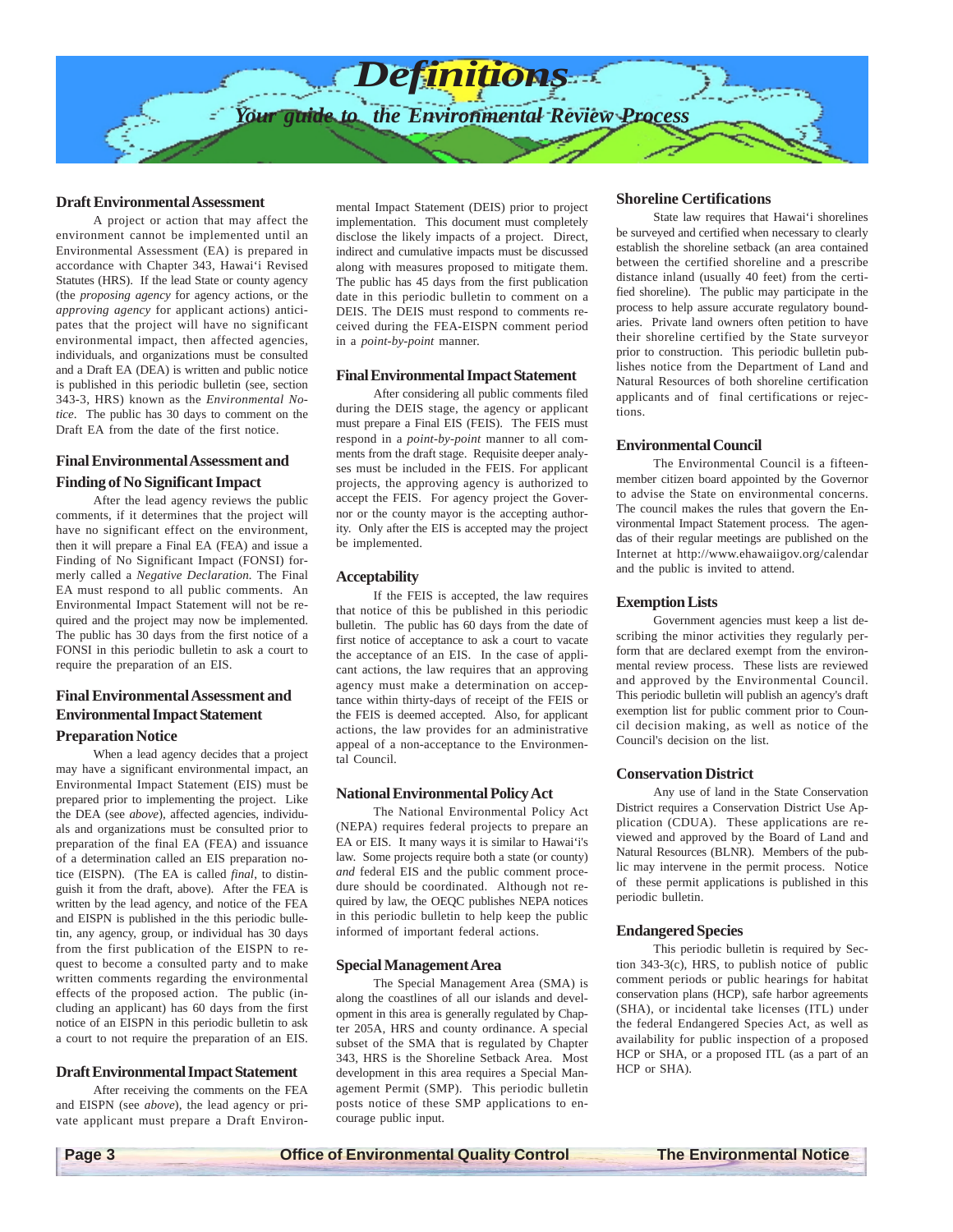<span id="page-3-0"></span>

### **Bayview Street Relief Drain (HRS 343 DEA)**

| District:             | Wai 'anae                                                       |
|-----------------------|-----------------------------------------------------------------|
| <b>TMK:</b>           | 8-5-08:31, 32, 33, 40, 41, 43, 44, 46, 49 (por.)                |
|                       | <b>Proposing Agency:</b> Dept. of Design & Construction, City & |
|                       | County of Honolulu, 650 S King St., 15th                        |
|                       | Floor, Honolulu, HI 96813                                       |
|                       | Contact: Keith Sugihara (527-5896)                              |
| <b>Determination</b>  |                                                                 |
| Agency:               | Same as above.                                                  |
| <b>Consultant:</b>    | Raadha M. B. Jacobstein                                         |
|                       | 46-304 Nahewai St., Kaneohe, HI 96744                           |
|                       | Contact: Raadha Jacobstein (236-0663)                           |
| <b>Public Comment</b> |                                                                 |
| <b>Deadline:</b>      | March 24, 2005                                                  |
| Status:               | Draft environmental assessment (DEA) notice                     |
|                       | pending 30-day public comment. Address                          |
|                       | comments to the proposing agency with                           |
|                       | copies to the consultant and OEQC.                              |
| <b>Permits</b>        |                                                                 |
| <b>Required:</b>      | <b>SMA, Grading Permit, Community Noise</b>                     |
|                       | Permit                                                          |
|                       |                                                                 |

The City and County of Honolulu Department of Design and Construction plans to construct storm drainage improvements between Farrington Highway and Pokai Bay in Wai'anae on the Leeward side of O'ahu. The proposed drainage improvements would replace a portion of an existing drainage system that currently serves the area around Bayview Street and a portion of

Wai'anae Valley Road. The existing drainage system has inadequate capacity to service the project area and residents in the area have documented flooding problems. The proposed drainage improvements would increase the drainage system capacity with the use of larger diameter drainpipes of varying sizes, ranging from 18 to 54 inches in diameter.

The proposed drain line connects to several catch basins and drainage structures that collect storm water from the mauka side of Farrington Highway. The drainage alignment would generally run along the Bayview Street and Pokai Bay Street right-ofway, with some sections of the drain line traversing City owned properties. The relief drainage system would discharge at a concrete box culvert located on Pokai Bay Street just north of its intersection with Glenmonger Street. The box culvert empties into an existing unlined drainage channel, which discharges south of Pokai Bay and Kane'ilio Point and has been in service for over 20-years with an established National Pollutant Discharge Elimination System (NPDES) permit. This drainage channel has adequate capacity to accommodate drainage from the proposed action.

The environmental impacts of the proposed alignment are not expected to be significant with implementation of appropriate mitigation measures. Construction activities are anticipated to have short-term noise, erosion, traffic, and air quality impacts in the surrounding area. Compliance with State and city and County rules and regulations would minimize these construction-related impacts. Potential impacts to cultural resources would be minimized with implementation of mitigation. No significant long-term effects from project implementation are anticipated.

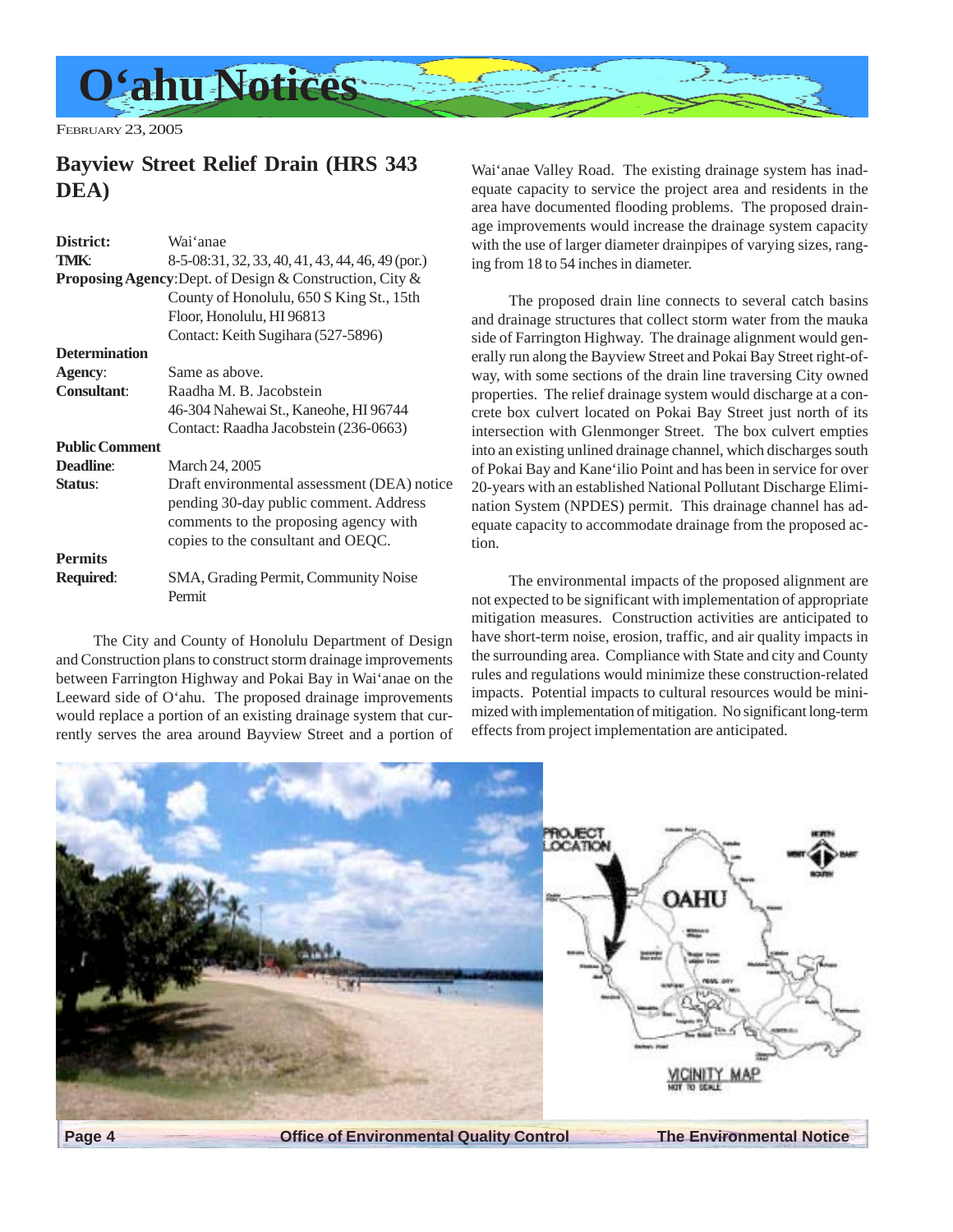<span id="page-4-0"></span>

### **Kamehameha Highway 16-Inch Watermain, Paumalu And Kaunala Stream Crossings (HRS 343 FEA-FONSI)**

| District:            | Ko'olauloa                                     |
|----------------------|------------------------------------------------|
| TMK:                 | $5 - 8 - 003 & 5 - 9 - 002$                    |
|                      | <b>Proposing Agency: Board of Water Supply</b> |
|                      | 630 S Beretania St., Honolulu, HI 96843        |
|                      | Contact: Ryan Nakata (748-5718)                |
| <b>Determination</b> |                                                |
| Agency:              | Same as above.                                 |
| <b>Consultant:</b>   | Environmental Communications, Inc.             |
|                      | 1188 Bishop St., Ste. 2210, Honolulu, HI 96813 |
|                      | Contact: Taeyong Kim (528-4661)                |
| Status:              | Final environmental assessment (FEA) and       |
|                      | Finding of No Significant Impact (FONSI).      |
| <b>Permits</b>       |                                                |
| <b>Required:</b>     | Grading & Stockpiling, Dept of Army,           |
|                      | National Pollutant Discharge Eliminiation      |
|                      | System                                         |
|                      |                                                |

The proposed action consists of the installation of a 16 inch water main under the Paumalu and Kaunala Stream beds within the Kamehameha Highway right-of-way. The water line is a replacement of an existing line that is hanging beneath the Paumalu and Kaunala Stream bridges.

The proposed improvements will be located within the makai easement of Kamehameha Highway. The existing water line will be abandoned. Open trenches will be excavated for the water mains and a concrete jacket will surround the new water line at an elevation of five feet below MSL or approximately nine feet below the existing streambed at the Paumalu site. The Kaunala Stream line will be placed approximately at mean sea level.

The Paumalu Stream project site is located in a dry stream bed that is subject to occasional runoff and ponding during periods of heavy rain. Water collects within the streambed and occasionally breaches the beach into the ocean. The area is open with a sandy bed with limited vegetation along the bank areas. The site is located within the Kamehameha Highway rightof-way within the Sunset Beach Park boundaries.

The Kaunala Stream project site is located in a residential area. The site is covered with a heavy overgrowth of milo and kiawe trees and various weedy species. The stream is dry the majority of the year. During periods of heavy rainfall, water collects and ponds in the area makai of the bridge and project site. The stream channel is filled with boulders and debris.



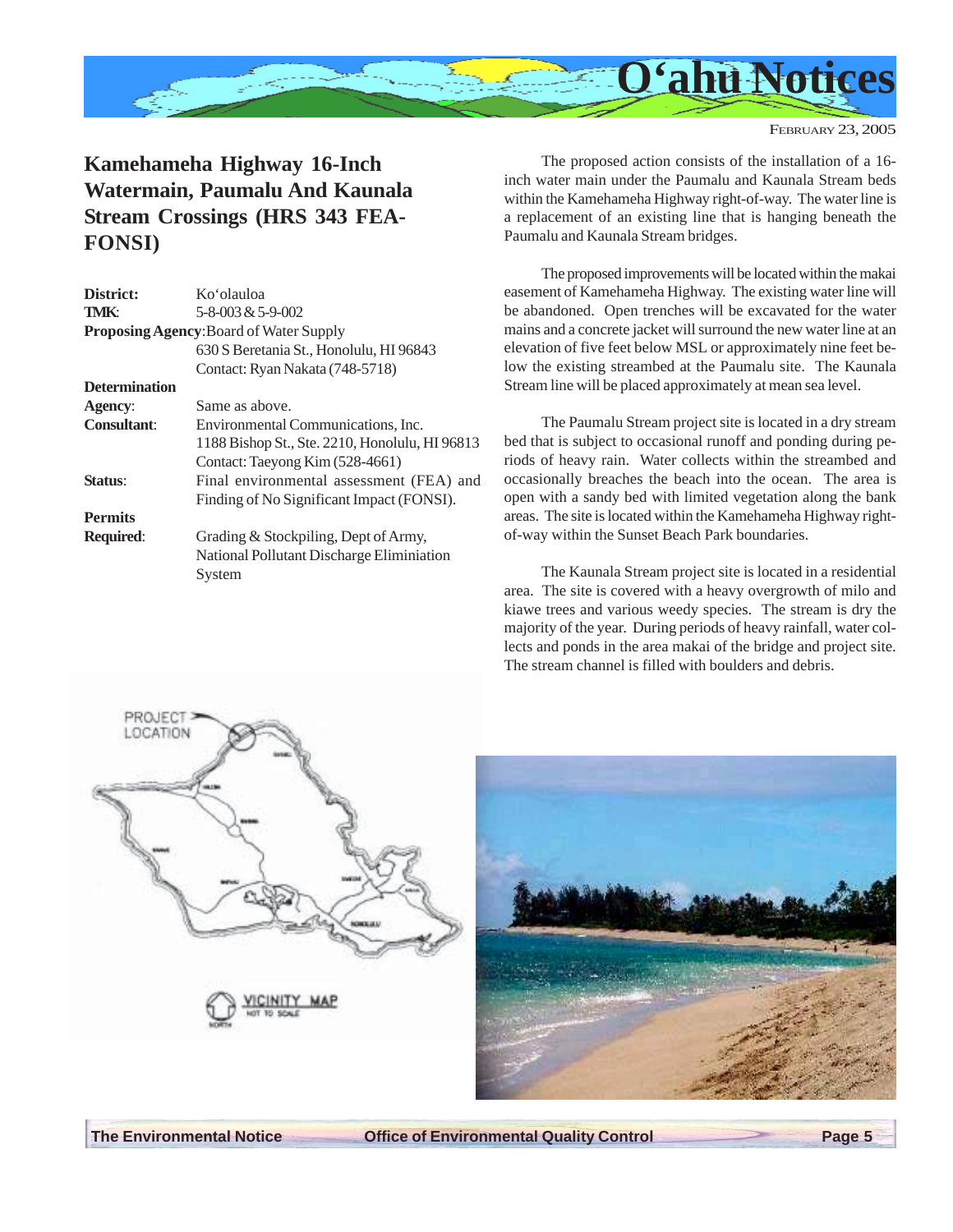<span id="page-5-0"></span>

### **Hawai'i Public Radio Transmission Facility (HRS 343 FEA-FONSI)**

| District:          | Honolulu                                            |
|--------------------|-----------------------------------------------------|
| <b>TMK:</b>        | $(1)$ 2-5-19:005                                    |
| <b>Applicant:</b>  | Hawai'i Public Radio                                |
|                    | 738 Kaheka St., Ste. 101, Honolulu, HI 96814        |
| <b>Approving</b>   |                                                     |
| Agency:            | State Dept. of Land and Natural Resources           |
|                    | 1151 Punchbowl St., Rm. 130, Honolulu, HI<br>96813  |
|                    | Contact: Kim Mills (587-0382)                       |
| <b>Consultant:</b> | Analytical Planning Consultants, Inc.               |
|                    | 928 Nu'uanu Avenue, Ste. 502, Honolulu, HI<br>96813 |
|                    | Contact: Donald Clegg (536-5695)                    |
| Status:            | Final environmental assessment (FEA) and            |
|                    | Finding of No Significant Impact (FONSI).           |
| <b>Permits</b>     |                                                     |
| <b>Required:</b>   | Conservation District Use-Board of Land &           |
|                    | Natural Resources Permit, Building Permit           |

The purpose of the Hawai'i Public Radio project at Tantalus (Pu'u 'Ohi'a) is to construct a transmission facility for KIPO 89.3 FM; replacing the existing facility on Palehua Ridge, in order to reach a larger and wider audience. The new FM antenna for KIPO will broadcast at 26,000 watts. A small equipment building will also be constructed.

The 2,625 square foot project site, TMK 2-5-19: 005, is a small portion of a very large state-owned parcel atop Tantalus in the State Conservation District. Verizon has two towers near the project site. The HPR tower will be located about 300 feet to 400 feet further mauka of the existing Verizon transmitter tower, or further back away from the front of the ridge. The height of the HPR tower will not exceed the height of the Verizon transmitter tower. Access to the project site is off of Tantalus Drive, about one-half mile up an existing road located on the state land, which access the Verizon towers. The HPR project site is adjacent to the existing road.

The HPR project consists of one 140-foot tall threelegged self-supported tower, one linear FM antenna mounted on the tower, a maximum of two microwave receiver antenna dishes mounted on the tower, and an 800 square foot single-story concrete block equipment building measuring 12-feet tall. The base elevation of the HPR project site is about 65 feet lower than the Verizon site. Portions of the tower and likely all of the equipment building will be buffered from view due to trees and natural vegetation surrounding the site.

Electrical and other utility lines needed to power the project tower and equipment building will be routed via the existing Hawaiian Electric Company's (HECO) overhead lines. No potable water will be provided at the project site. Also, no restroom facilities will be provided in the building or at the project site.

The project site is in the State Conservation District. A State Conservation District Use Application has been submitted to the Department of Land and Natural Resources; Board approval is required.



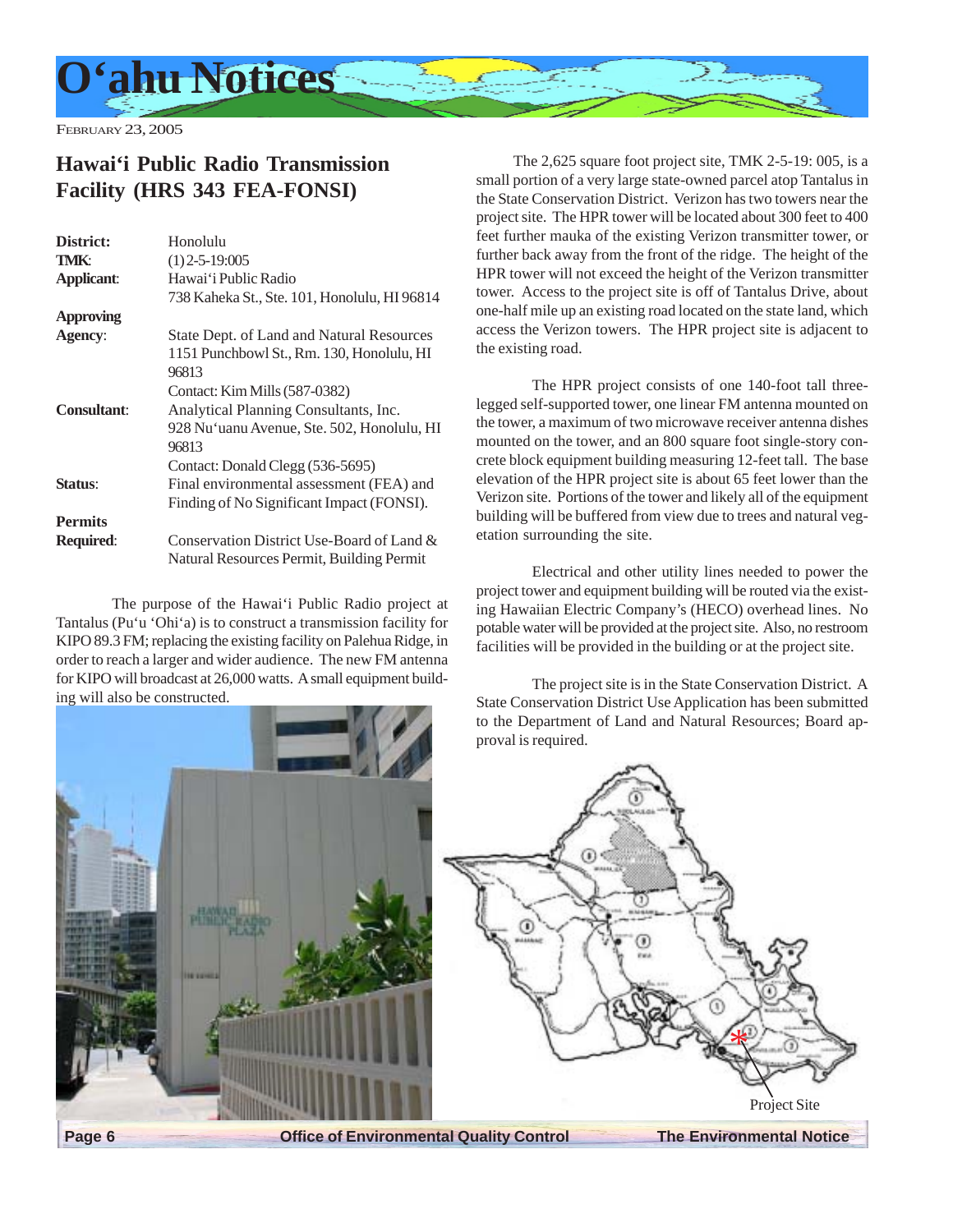<span id="page-6-0"></span>

FEBRUARY 23, 2005

### **NORTH-SOUTH ROAD AND KAPOLEI PARKWAY (NEPA FONSI AND NOTICE OF AVAILABILITY)**

The U.S. Federal Highway Administration, in consultation with the State Department of Transportation (DOT) and the City Department of Transportation Services (DTS), announces the availability of the *Finding of No Significant Impact* (FONSI) for the proposed North-South Road and Kapolei Parkway, in 'Ewa, on the island of O'ahu. A Chapter 343 HRS FONSI was published in the October 8, 2004 *Environmental Notice*.

Copies of the NEPA FONSI are available at:

Federal Highway Administration 300 Ala Moana Boulevard, Room 3202 Honolulu, HI

State Department of Transportation 869 Punchbowl Street, Room 301 Honolulu, HI

City and County of Honolulu Department of Transportation Services 650 South King Street, 3rd Floor Honolulu, HI

Hawai'i State Library (Main Branch) Reference Desk 478 South King Street Honolulu, HI

'Ewa Beach Public Library 91-950 North Road 'Ewa Beach, HI

Kapolei Public Library 1020 Manawai Street Kapolei, HI

Maps, drawings, and other information in support of the project's NEPA FONSI, are available at the following locations: State Department of Transportation, 869 Punchbowl Street, Room 301, Honolulu, HI; and at Department of Transportation Services, 650 South King Street, 3rd Floor, Honolulu, HI.

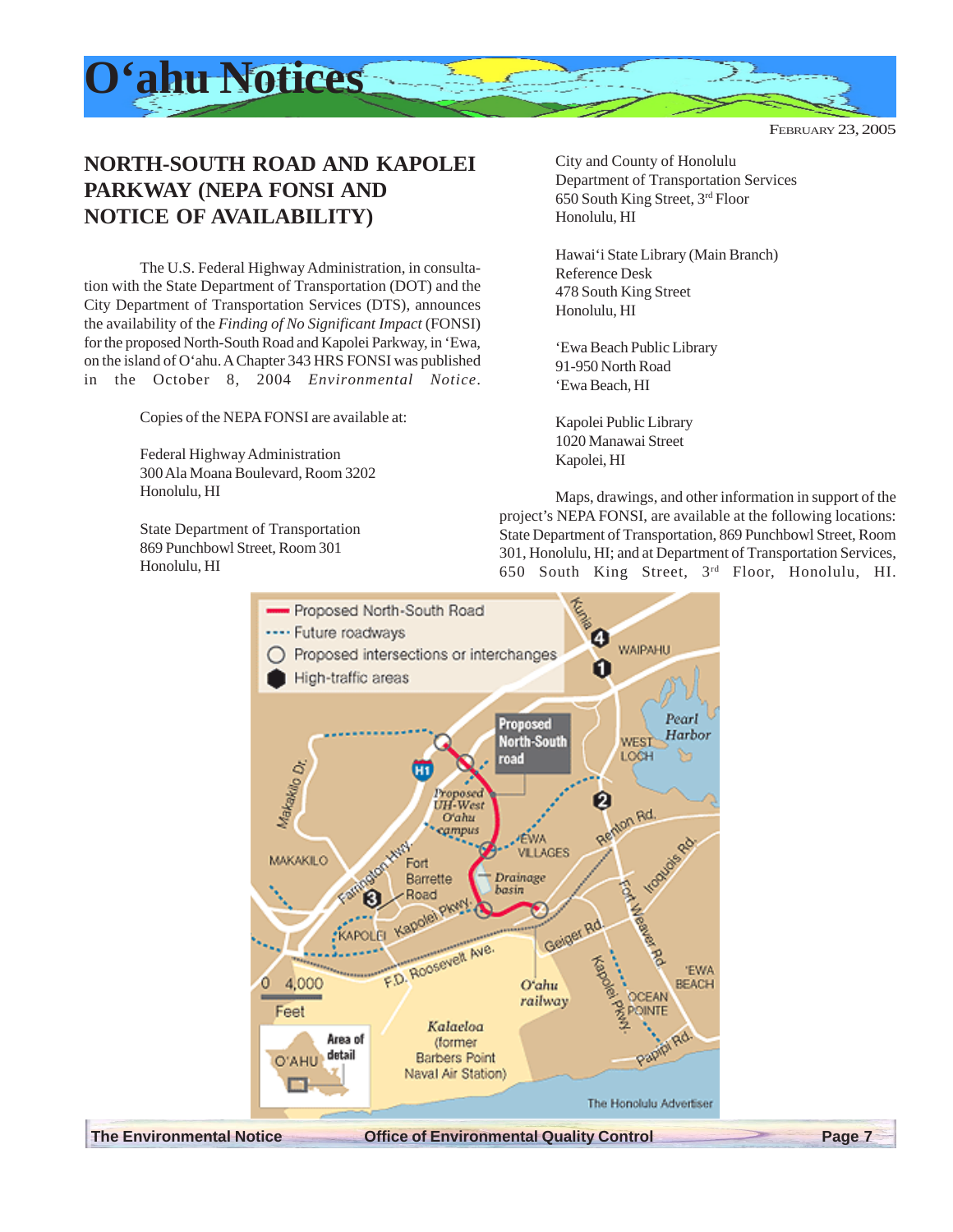<span id="page-7-0"></span>

### **University of Hawai'i at Hilo Mauka Lands Master Plan (HRS 343 FEIS for an Agency Action)**

| District:          | South Hilo                                        |
|--------------------|---------------------------------------------------|
| <b>TMK:</b>        | 2-4-001:122                                       |
| <b>Proposing</b>   |                                                   |
| Agency:            | University of Hawai'i at Hilo                     |
|                    | 200 West Kawili Street, Hilo, HI 96720            |
|                    | Contact: Lo-Li Chih (974-7595)                    |
| Accepting          |                                                   |
| <b>Authority:</b>  | same as above                                     |
| <b>Consultant:</b> | PBR Hawai'i, ASB Tower                            |
|                    | 1001 Bishop St., Ste. 650, Honolulu, HI 96813     |
|                    | Contact: Vincent Shigekuni (521-5631)             |
| Status:            | Final environmental impact statement (FEIS)       |
|                    | filed and being processed for a determination     |
|                    | of acceptability by the accepting authority.      |
|                    | The FEIS is also available at the Office of Envi- |
|                    | ronmental Quality Control. There is no public     |
|                    | comment period.                                   |
| <b>Permits</b>     |                                                   |
| <b>Required:</b>   | <b>State Land Use District Boundary Amend-</b>    |
|                    | ment, County Use Permit or Rezoning               |

The University of Hawai'i at Hilo (UHH) is planning to expand its University Park research facilities on a 267-acre parcel in Hilo, Hawai'i (TMK: 2-4-01:122). Located west of Komohana Street, just mauka of the existing University Park, between the Moho'uli Street Extension, the Sunrise Estates Subdivision, the Pu'ainako Street Extension and the proposed USDA Pacific Basin Agricultural Research Center (PBARC), the proposed University Park Expansion project will occupy 118 acres of currently undeveloped land. The remainder of the State-owned parcel will be used to develop the proposed Hawai'i Community College (Hawai'i CC) Komohana Campus and other University-related uses.

The proposed master plan for the University Park Expansion includes approximately 40 lots ranging in size between 1.9 acres and 5.7 acres with most lots averaging 2.5 acres. The lots will surround a pedestrian court that will be landscaped and provide outdoor areas where workers can eat their lunches or interact with other researchers in a campus-like environment. The pedestrian court would also provide a pedestrian and bicycle link to the proposed Hawai'i CC Komohana Campus and PBARC to the south encouraging synergistic connections to neighboring research and educational facilities. The main vehicle entrance to the University Park Expansion will be from Komohana Street via an extension of Nowelo Street, just opposite the entrance to the existing University Park. A secondary vehicular entrance will be provided from the Moho'uli Street Extension. The proposed Hawai'i CC Komohana Campus would be accessed from the Pu'ainako Street Extension and the proposed Nowelo Street Extension.

The project will require a State Land Use District Boundary amendment from Agricultural to Urban, and either a County Use Permit or rezoning.

Anticipated impacts include: increased traffic; increases in solid waste generated; increased in electricity consumed; and shortterm impacts to air quality and ambient noise levels during construction. Expected positive impacts include: the consolidation of Hawai'i CC facilities from two campuses to one; and reinforcing the "clean" industry of research at UHH and in East Hawai'i.



 **Page 8 Control Control Control Control Control The Environmental Notice of Environmental Quality Control The Environmental Notice**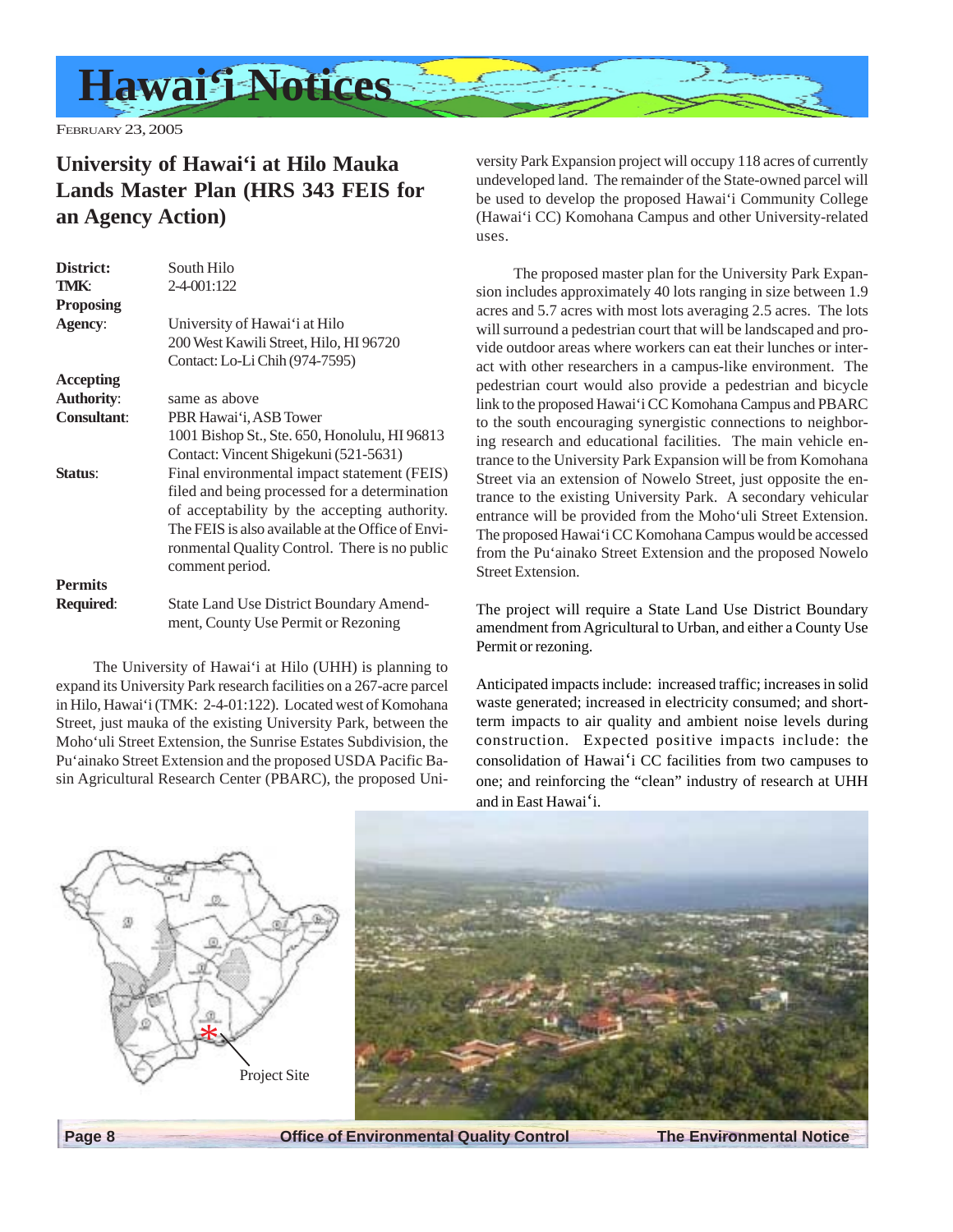<span id="page-8-0"></span>

### **Makawao Hongwanji Formerly Pa'uwela Hongwanji Change in Zoning (HRS 343 DEA)**

| District:             | Makawao                                              |
|-----------------------|------------------------------------------------------|
| TMK:                  | $(2)$ 2-7-004:021                                    |
| <b>Applicant:</b>     | Makawao Hongwanji Mission                            |
|                       | P.O. Box 188, Makawao, HI 96768                      |
|                       | Contact: Andy Hirose (878-1273)                      |
|                       | Approving Agency: Maui Planning Commission c/lo Maui |
|                       | <b>Planning Department</b>                           |
|                       | 250 S High St., Wailuku, HI 96793                    |
|                       | Contact: Kivette Caigoy (270-7735)                   |
| <b>Consultant:</b>    | Munekiyo & Hiraga, Inc.                              |
|                       | 305 High St., Ste. 104, Wailuku, HI 96793            |
|                       | Contact: Mark A. Roy (244-2015)                      |
| <b>Public Comment</b> |                                                      |
| <b>Deadline:</b>      | March 24, 2005                                       |
| Status:               | Draft environmental assessment (DEA)                 |
|                       | notice pending 30-day public comment.                |
|                       | Address comments to the applicant with               |
|                       | copies to the approving agency, consultant           |
|                       | and OEQC.                                            |
| <b>Permits</b>        |                                                      |
| <b>Required:</b>      | CPA, CIZ, Subdivision, Grading and Building          |
|                       |                                                      |

The County Council of Maui has initiated land use request involving an amendment to the Pa'ia-Ha'iku Community Plan from "Park" to "Single-Family", and a change in zoning from "Urban Reserve" to "R-3, Residential" for the former Pa'uwela Hongwanji Mission (PHM) property at TMK 2-7-04:21, Pa'uwela, Maui, Hawai'i.

Located in the rural area of Pa'uwela and encompassing approximately 0.978 acres of land, the property is owned by the Honpa Hongwanji Mission of Hawai'i and operated under the administrative auspices of the Makawao Hongwanji Mission (MHM). The Hana Highway borders the property to the north, a County recycling center to the east, and a single-family residence to the west. The Ha'iku Elementary School is located across the street to the south, with the Ha'iku Community Center located further east. Following a merger between PHM and MHM in 1974, the former temple structure on the property was removed and all church-related activities were relocated to the MHM temple in Makawao. The former minister's residence remains through today as the sole existing structure on the property and has been rented out for single-family residential purposes by MHM since 1954.

The current Community Plan designation of "Park" for the property was established without the prior knowledge of the MHM during the 1995 update of the Pa'ia-Ha'iku Community Plan. The "Urban Reserve" zoning designation was established through the County's comprehensive zoning process to eliminate "Interim" zoning designations in the region. The proposed "Single-Family" Community Plan designation, along with the "R-3, Residential" zoning designation would allow MHM to have land use designations that recognize both the existing and historical use of the property.

The Council has therefore, approved a resolution seeking the aforementioned land use amendments. The County Department of the Corporation Counsel has determined that the Councilinitiated Community Plan Amendment requires the preparation of an Environmental Assessment (EA) pursuant to Chapter 343, Hawaii Revised Statutes. The County's Planning Department has been identified as the agency responsible for administering the EA, with the Maui Planning Commission designated as the approving agency.

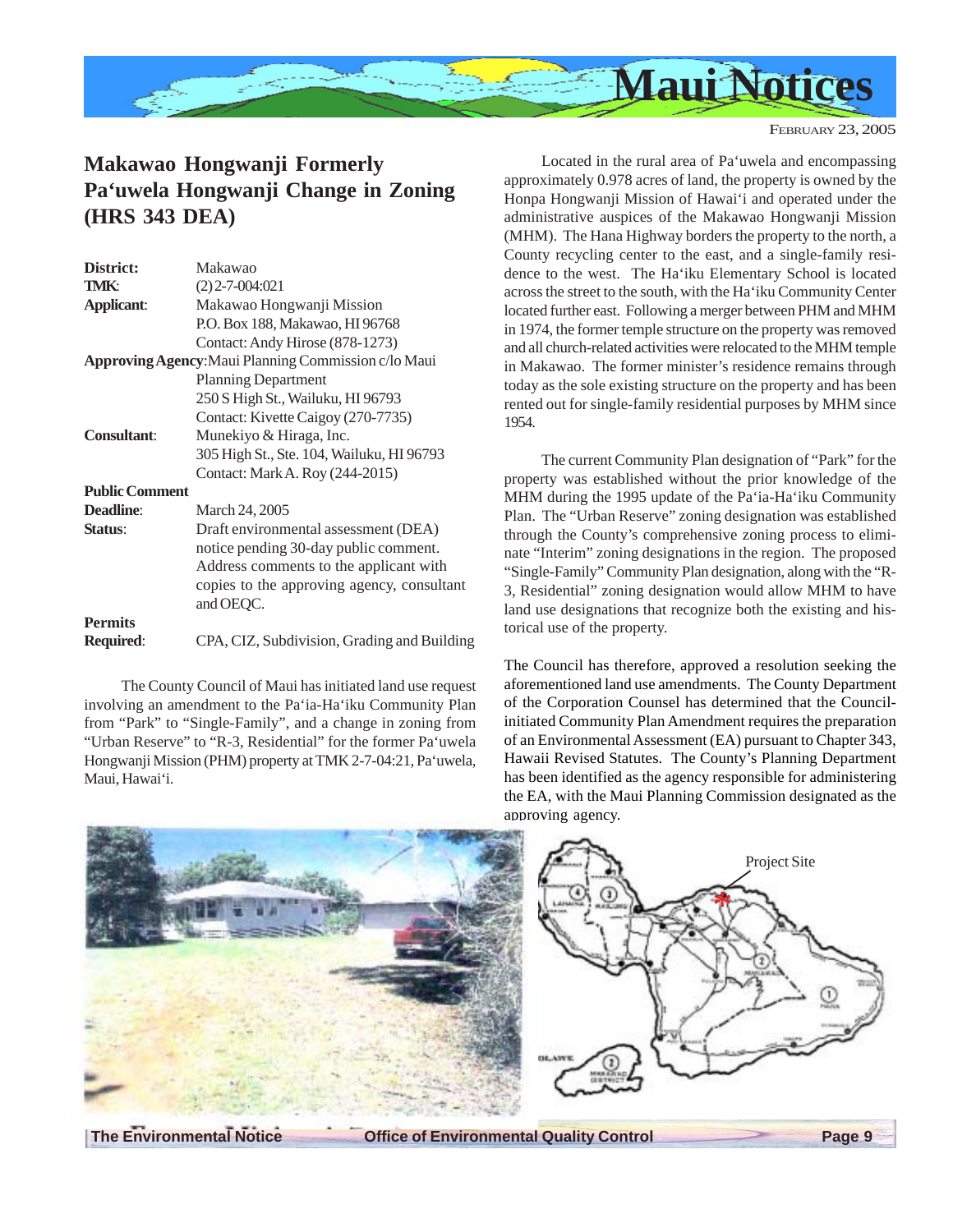<span id="page-9-0"></span>

#### **Aloha House Transitional Dormitories (HRS 343 FEA-FONSI)**

| District:            | Makawao                                                    |
|----------------------|------------------------------------------------------------|
| <b>TMK:</b>          | $(2)$ 2-5-004:005                                          |
|                      | <b>Proposing Agency: Community Development Block Grant</b> |
|                      | Program, County of Maui                                    |
|                      | 200 S High St., Wailuku, HI 96793                          |
|                      | Contact: Agnes Hayashi (270-7213)                          |
| <b>Determination</b> |                                                            |
| Agency:              | Same as above.                                             |
| <b>Consultant:</b>   | Wayne I. Arakaki Engineer, LLC                             |
|                      | 1867 Vineyard St., Wailuku, HI 96793                       |
|                      | Contact: Wayne Arakaki (242-5868)                          |
| Status:              | Final environmental assessment (FEA) and                   |
|                      | Finding of No Significant Impact (FONSI).                  |
| <b>Permits</b>       |                                                            |
| <b>Required:</b>     | <b>Building</b>                                            |

This environmental assessment report and supporting documentation is for the proposed re-development of an existing Transitional Dormitory, Building 'A', for the organization **Aloha House.** The transitional dormitories are for clients of Aloha House's substance abuse treatment and related services program. These services include different levels of treatment, from detoxification to therapeutical residence. Clients are mainly individuals residing in Maui County. Individuals generally reside in the facilities an average of 60 days. The facilities house approximately 200 clients each year, with more than 50% of this number being at or below the federal poverty level.

The report provides a description and plans for the pro-

posed project, existing environmental conditions, potential significant impacts, mitigation measures, social and economic characteristics, infrastructure and utility system requirements, and the relationship to community land use plans and policies. The information presented here is drawn from site visits, planning and engineering studies and drawings prepared for the proposed project. Some of the information here has been acquired from other sources, e.g., environmental characteristics of the proposed project site and the surrounding areas.

The subject parcel is located along the mauka side of 'Ike Drive, approximately 300 feet East of the intersection of Baldwin Avenue and 'Ike Drive. The site is next to the old Mauna'olu College. The parcel is approximately 5.430 acres and slopes gently in a Southeast to Northwest direction. The piece of property is identified as TMK: (2) 2-5-004:005 which is in the Makawao region. The current County zoning of the property is "Interim"; the Community Plan designates this parcel for Public/ Quasi-Public use. A "Special Use Permit" was granted to Aloha House for the operation of their programs at this site; the permit covers use of existing buildings and future improvements.

The proposed project is to demolish an existing structure to its floor level. The building currently serving as a transitional dormitory is to be replaced with a single story structure with a small open entry lanai. The new structure is designed to double the occupancy of the current structure; from 4 beds to 8 beds. The electrical and plumbing service will be upgraded to meet current building code standards. There is adequate fire protection and potable water to meet this project's demand.

Aloha House is a non-profit organization. This project is required to be in compliance with all applicable federal and state environmental regulations.

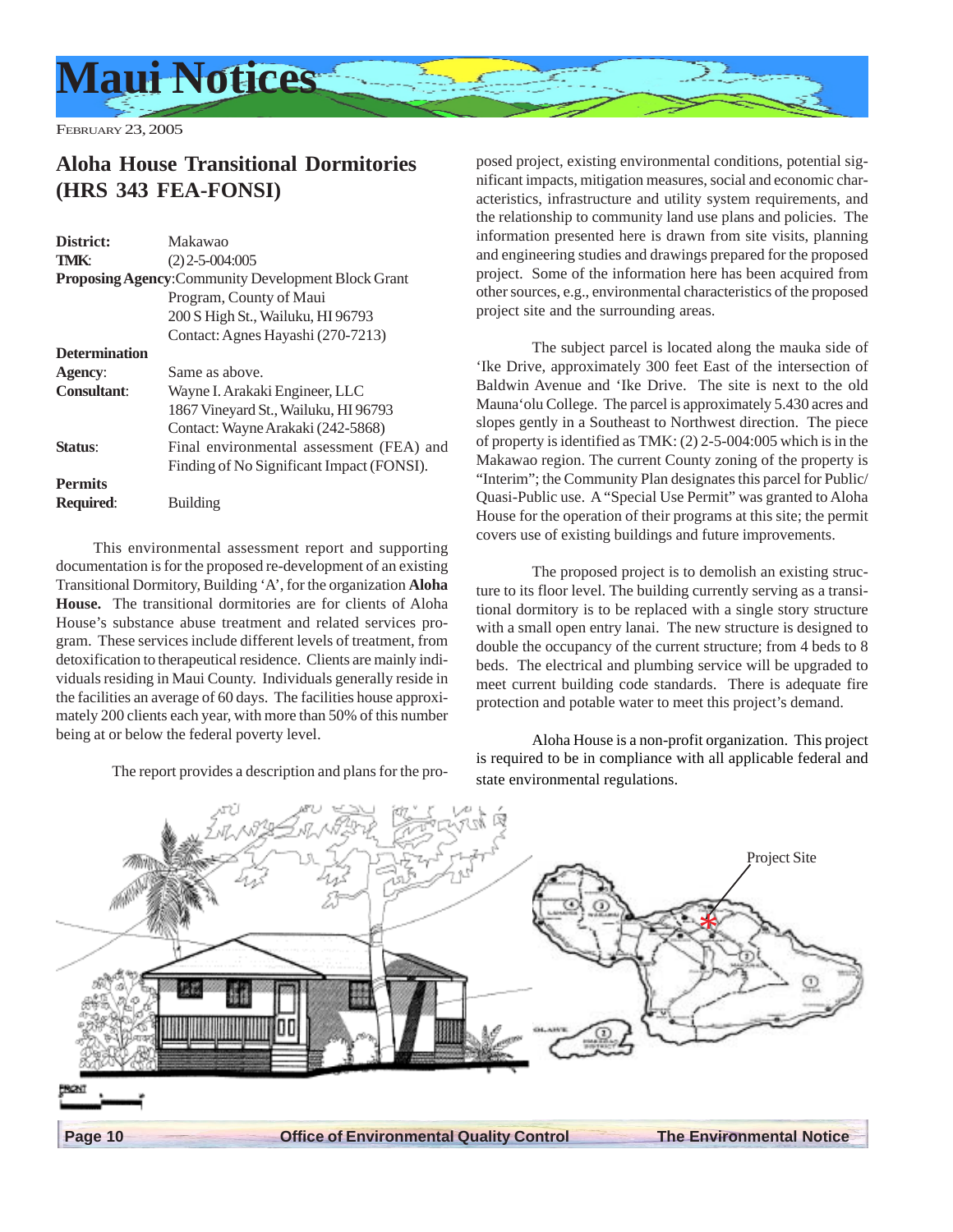<span id="page-10-0"></span>



Across

- 2 Type of rainfall generated by a forced upward movement of air upon encountering a physiographic upland that subse quently cools the air, resulting in cloud formation and rainfall
- 5 Liquid water molecules transform into gaseous water molecules through this meteorological process.
- 7 Meteorological process where water falls from the sky as either rain, snow, sleet, freezing rain, hail or *virga*.
- 9 Term in thermodynamics used to describe a process where the pressure remains constant.
- 12 Urbanization general causes an increase in impermeable surface area that reduces the magnitude of this hydro geological process.
- 13 Type of wind that blows down a topographic incline such as a mountain or a glacier.
- 14 One of two O'ahu marsh complexes recently named for inclusion on the Ramsar List of Wetlands of International Impor tance.
- 15 Law of thermodynamics that states that if two systems A, and B, are in thermal equilibrium, and a third system C, is in the thermal equilibrium with A, then B is in thermal equilibrium with C.

Down

- 1 A Type of large natural waterway found on the islands of Kaua'i and Hawai'i.
- 3 Acid associated with the evolution of Karst terrain.
- 4 A type of wetland with woody vegetation that features permanently inundation of large areas of land generally with slow moving waters rich in tannin.
- 6 A law in thermodynamics that describes what typically occurs when a ystem is in contact with an outside thermal reservoir, and the system changes slowly enough to allow it to adjust to the temperature of the reservoir.
- 8 Term in thermodynamics used to describe a process where the volume remains constant.
- 10 Term in thermodynamics used to describe things impermeable to heat transfer.
- 11 Type of rock containing the mineral calcite, produced by marine organisms, such as coral polyps.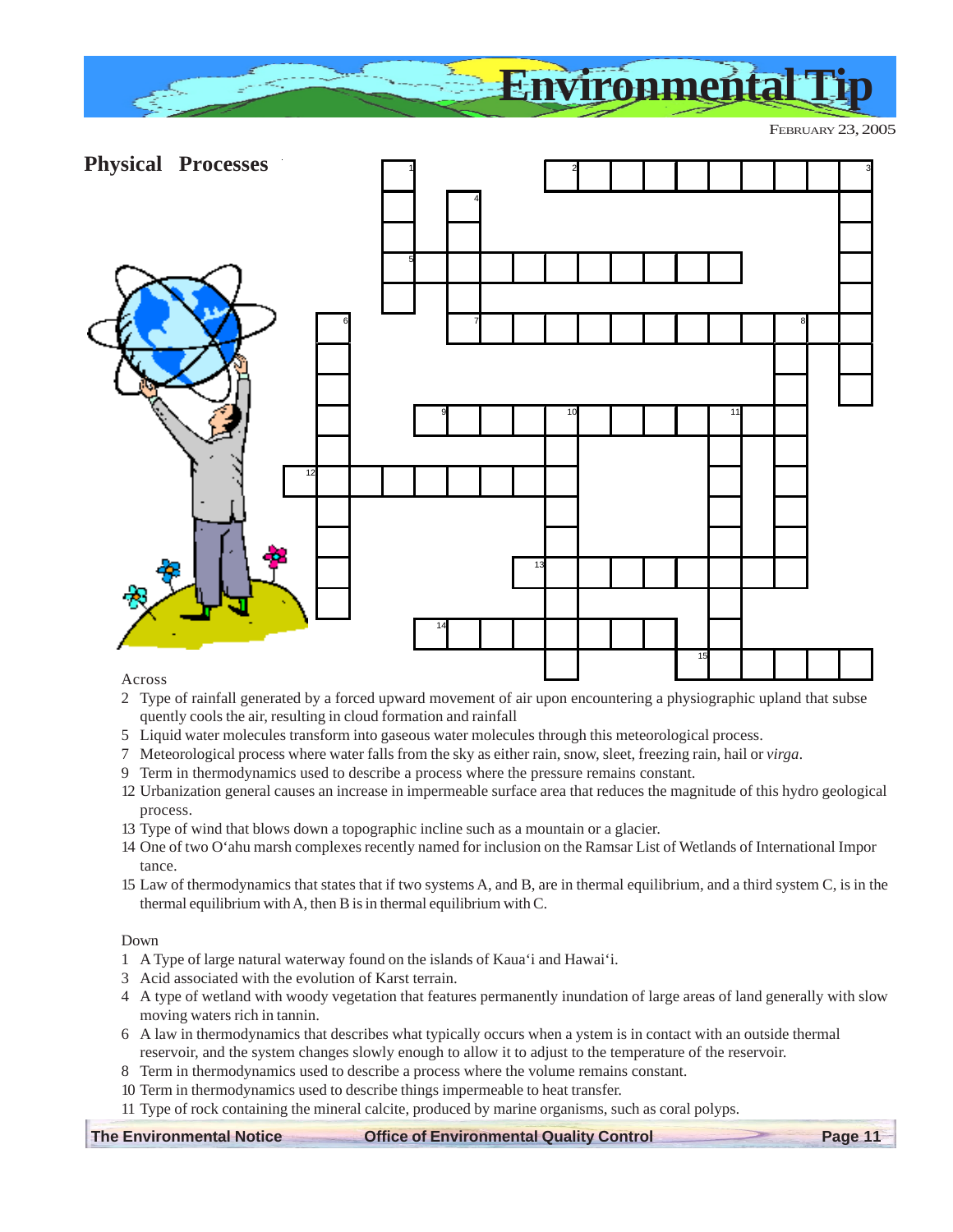<span id="page-11-0"></span>

### **Shoreline Certifications and Rejections**

Pursuant to §§13-222-26, HAR the following shorelines have been proposed for certification or rejection by the DLNR. Any person or agency wishing to appeal a proposed shoreline certification or rejection shall file a notice of appeal in writing with the department no later than 20 calendar days from the date of the public notice of the proposed shoreline certification or rejection. The Notice of appeal shall be sent to the Board of Land and Natural Resources, 1151 Punchbowl Street, Room 220, Honolulu, Hawai'i 96813.

| File No. | Action        | Location                                             | Applicant/Owner          | <b>TMK</b>      |
|----------|---------------|------------------------------------------------------|--------------------------|-----------------|
| OA-684-2 | Rejected      | Lot 8 of the Kawailoa Beach Lots, land situated at   | Walter P. Thompson,      | $6 - 1 - 12:25$ |
|          | 2/07/05       | Kawailoa, Waialua, Island of O'ahu, Hawai'i          | Inc./ B.P. Bishop Estate |                 |
|          |               | Address: 61-349 Kamehameha Highway                   |                          |                 |
|          |               | Purpose: Building Permit                             |                          |                 |
| KA-182   | Proposed      | Lot 14 of the Wainiha Hui Land, Land Commission      | Ronald Wagner            | 5/8/8:30        |
|          | Shoreline     | Awart 11216, Apana 5, land situated at Wainiha,      | Engineering Services,    |                 |
|          | Certification | Halelea, Island of Kaua'i, Hawai'i                   | Inc. for Joe Harper      |                 |
|          |               | Address: 7250 Alamo'o Road                           |                          |                 |
|          |               | Purpose: Building Permit (Residential)               |                          |                 |
| OA-1007  | Proposed      | Lot D of the Punalu'u Beach Lots, land situated at   | DJNS Surveying and       | $5 - 3 - 02:41$ |
|          | Shoreline     | Punalu'u, Ko'olau Loa, Island of O'ahu, Hawai'i      | Mapping, Inc./ Michael   |                 |
|          | Certification | Address: 53-239 Kamehameha Highway                   | and Kate Berry           |                 |
|          |               | Purpose: New Construction                            |                          |                 |
| MA-317   | Proposed      | Lot 33 of Ku'au Sunset Beach Lots, land situated at  | Akamai Land Surveying,   | $2 - 6 - 11:13$ |
|          | Shoreline     | Ku'au, Hamakua Poko, Island of Maui, Hawai'i         | Inc./ Cynthia E. Ikeda   |                 |
|          | Certification | Address: 73 Aleiki Place                             |                          |                 |
|          |               | Purpose: SMA & Building Permit                       |                          |                 |
| MA-158-4 | Proposed      | Lot 66 of Land Court Application 1744, land situated | Warren S. Unemori        | $4 - 4 - 13:08$ |
|          | Shoreline     | at Hanaka'o'o, Lahaina, Island of Maui, Hawai'i      | Engineering, Inc. for    |                 |
|          | Certification | Address: 200 Nohea Kai Drive                         | HRM/BRE Maui, LLC        |                 |
|          |               | Purpose: Planning Future Use of Parcel               |                          |                 |
| MA-319   | Proposed      | Lot 60 of the Makena Beach Lots, land situated at    | Akamai Land Sruveying,   | $2 - 1 - 11:08$ |
|          | Shoreline     | Honua'ula Makawao, Island of Maui, Hawai'i           | Inc./Stephen A. Finn     |                 |
|          | Certification | Address: 4450 Makena Road                            |                          |                 |
|          |               | Purpose: SMA/Building Permit                         |                          |                 |

#### **Shoreline Certification Applications**

Pursuant to § 13-222-12, HAR the following shoreline certification applications are available for inspection at the DLNR District Land Offices on Kaua'i, Hawai'i and Maui and at Room 220, 1151 Punchbowl St., Honolulu, O'ahu (Tel: 587-0414). All comments shall be submitted in writing to the State Land Surveyor, 1151 Punchbowl Street, Room 210, Honolulu, Hawai'i 96813 and postmarked no later than fifteen (15) calendar days from the date of the public notice of the application. If there are any questions, please call Nick Vaccaro at (808) 587-0384.

| File No.  | Date    | Location                                            | Applicant/Owner             | <b>TMK</b>        |
|-----------|---------|-----------------------------------------------------|-----------------------------|-------------------|
| OA-1018   | 2/10/05 | Lot 94 Land Court Application (Map 10), land        | Jamie F. Alimboyoguen/      | $5 - 5 - 10:27$   |
|           |         | situated at La'ie, Ko'olauloa, Island of O'ahu,     | Douglas Crosier             |                   |
|           |         | Hawai'i.                                            |                             |                   |
|           |         | Address: 55-084 Naupaka Street                      |                             |                   |
|           |         | Purpose: Determine Setback                          |                             |                   |
| OA-1019   | 2/10/05 | Lot 64 of Land Court application 776, land situated | <b>Technical Field Data</b> | $5 - 5 - 11 - 34$ |
|           |         | at La'ie, Ko'olauloa, Island of O'ahu, Hawai'i      | Services, Inc./ Felix       |                   |
|           |         | Address: 55-147 Naupaka Street                      | Duhaylongsod Trust          |                   |
|           |         | Purpose: Building Permit                            |                             |                   |
| $OA-1020$ | 2/10/05 | Lot 17 of Land Court Application 776, land situated | <b>Technical Field Data</b> | $5 - 5 - 10:11$   |
|           |         | at La'ie Ko'olauloa, Island of O'ahu, Hawai'i       | Services, Inc./ William     |                   |
|           |         | Address: 55-085 Naupaka Street                      | Mark Doxey                  |                   |
|           |         | Pupose: Building Permit                             |                             |                   |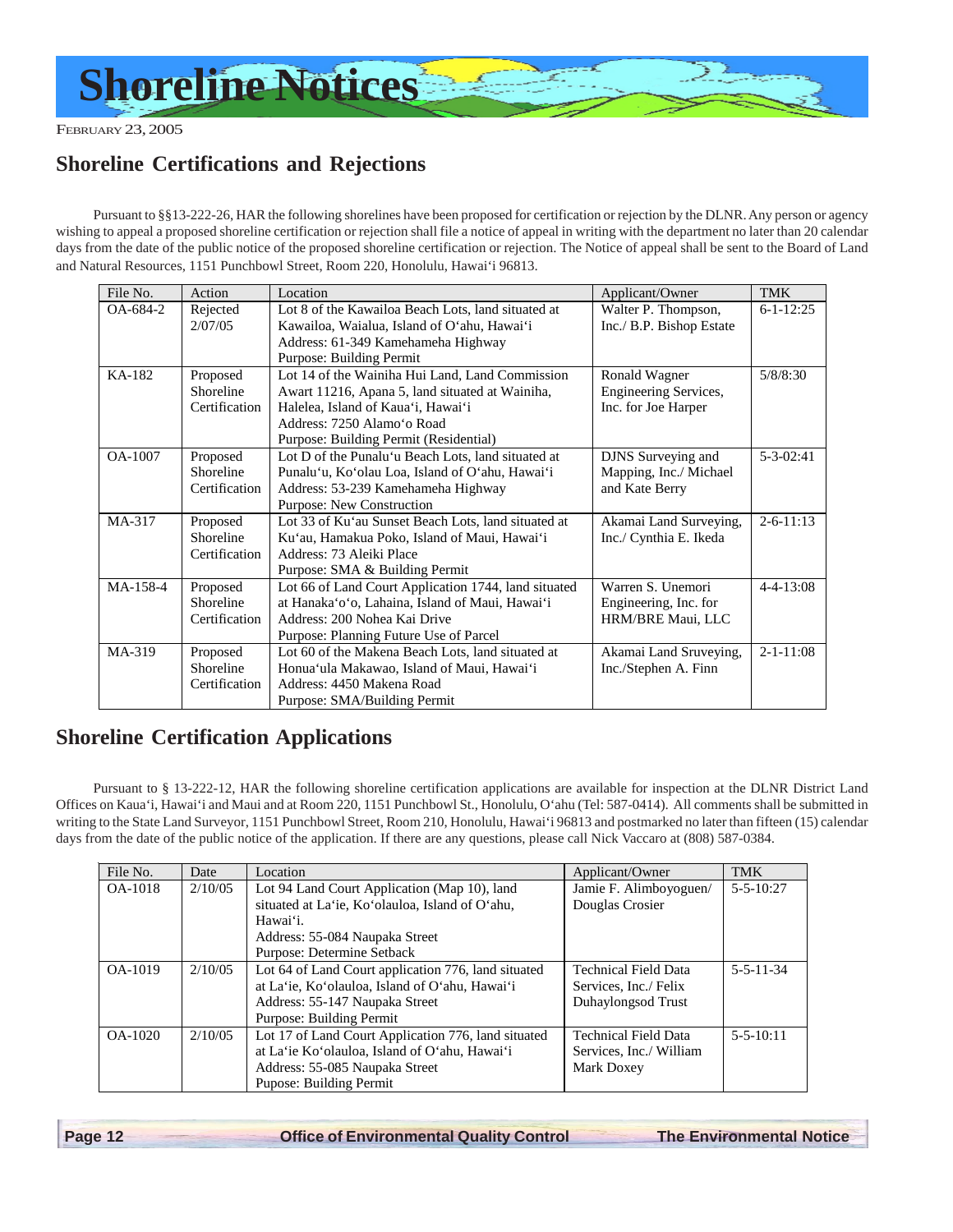<span id="page-12-0"></span>

### **Summary of Inspection and Enforcement Actions**

The table below shows a tally of the inspections and responses conducted by the DOH pollution control program personnel during the period from October through December 2004. Inspections and enforcement actions are listed by program area. For more information, please contact the Environmental Planning Office at 586-4337

|                                                                                                                                                                                                                                                                                                                                                                    | Inspections &<br>Responses | Warning<br>Notices <sup>1</sup> | Formal<br>Enforcement<br>$\text{Case} \mathrm{s}^2$ | Penalties Issued                                           | <b>Formal Cases</b><br>Pending | <b>Formal Cases</b><br>Concluded | Supplemental<br>Environmental<br>Projects<br>$(S.E.P.)$ in |
|--------------------------------------------------------------------------------------------------------------------------------------------------------------------------------------------------------------------------------------------------------------------------------------------------------------------------------------------------------------------|----------------------------|---------------------------------|-----------------------------------------------------|------------------------------------------------------------|--------------------------------|----------------------------------|------------------------------------------------------------|
|                                                                                                                                                                                                                                                                                                                                                                    | Oct - Dec 2004             |                                 |                                                     | Oct - Dec 2004 Oct - Dec 2004 Oct - Dec 2004 Total to Date |                                | Oct - Dec 2004                   | Progress                                                   |
| <b>Clean Air Branch</b>                                                                                                                                                                                                                                                                                                                                            |                            |                                 |                                                     |                                                            |                                |                                  |                                                            |
| <b>Fugitive Dust</b>                                                                                                                                                                                                                                                                                                                                               | 94                         | 27                              | $\mathbf{0}$                                        | \$0                                                        | $\boldsymbol{0}$               | 3                                | $\overline{0}$                                             |
| Noncovered Sources                                                                                                                                                                                                                                                                                                                                                 | 29                         | 31                              | $\sqrt{2}$                                          | \$6,850                                                    | $\boldsymbol{0}$               | $\mathbf{2}$                     | $\mathbf{0}$                                               |
| <b>Covered Sources</b>                                                                                                                                                                                                                                                                                                                                             | 19                         | 30                              | $\sqrt{2}$                                          | \$1,000                                                    | $\overline{4}$                 | 3                                | $\mathbf{0}$                                               |
| <b>Agricultural Burning</b>                                                                                                                                                                                                                                                                                                                                        | 66                         | 3                               | $\boldsymbol{0}$                                    | \$0                                                        | $\overline{0}$                 | $\overline{0}$                   | $\mathbf{0}$                                               |
| Open Burning                                                                                                                                                                                                                                                                                                                                                       | 28                         | 11                              | $\boldsymbol{0}$                                    | \$0                                                        | 1                              | $\boldsymbol{0}$                 | $\overline{0}$                                             |
| Others                                                                                                                                                                                                                                                                                                                                                             | 63                         | $\overline{2}$                  | $\mathbf{1}$                                        | \$8,100                                                    | $\overline{2}$                 | $\mathbf{1}$                     | $\mathbf{0}$                                               |
| Solid & Hazardous Waste Branch                                                                                                                                                                                                                                                                                                                                     |                            |                                 |                                                     |                                                            |                                |                                  |                                                            |
| <b>Underground Storage</b><br>Tanks                                                                                                                                                                                                                                                                                                                                | 153                        | 3                               | 30                                                  | \$88,902                                                   | 3                              | $\mathbf{1}$                     | $\Omega$                                                   |
| Hazardous Waste                                                                                                                                                                                                                                                                                                                                                    | 36                         | 13                              | $\mathbf{1}$                                        | \$10,000                                                   | $\tau$                         | 3                                | $\boldsymbol{0}$                                           |
| Solid Waste                                                                                                                                                                                                                                                                                                                                                        | 119                        | 18                              | $\mathbf{1}$                                        | \$81,625                                                   | $\tau$                         | $\mathfrak{2}$                   | 3                                                          |
| <b>Clean Water Branch</b>                                                                                                                                                                                                                                                                                                                                          |                            |                                 |                                                     |                                                            |                                |                                  |                                                            |
| <b>Permitted Discharges</b><br>(NPDES)                                                                                                                                                                                                                                                                                                                             | 10                         | 4                               | $\boldsymbol{0}$                                    | \$0                                                        | 4                              | $\boldsymbol{0}$                 | $\overline{2}$                                             |
| Non-permitted                                                                                                                                                                                                                                                                                                                                                      |                            |                                 |                                                     |                                                            |                                |                                  | $\overline{2}$                                             |
| Discharges<br><b>Water Quality</b>                                                                                                                                                                                                                                                                                                                                 | 78                         | 14                              | $\boldsymbol{0}$                                    | \$0                                                        | $\overline{4}$                 | $\boldsymbol{0}$                 |                                                            |
| Certifications                                                                                                                                                                                                                                                                                                                                                     | $\overline{0}$             | $\overline{0}$                  | $\boldsymbol{0}$                                    | \$0                                                        | $\overline{0}$                 | $\boldsymbol{0}$                 | $\boldsymbol{0}$                                           |
| Wastewater Branch                                                                                                                                                                                                                                                                                                                                                  |                            |                                 |                                                     |                                                            |                                |                                  |                                                            |
| <b>Wastewater Treatment</b><br>Plants                                                                                                                                                                                                                                                                                                                              | 34                         | $\boldsymbol{0}$                | 1                                                   | \$0                                                        | 3                              | $\mathbf{0}$                     | $\mathbf{1}$                                               |
| Individual Wastewater<br>Systems                                                                                                                                                                                                                                                                                                                                   | 194                        | 20                              | $\mathbf{2}$                                        | \$4,600                                                    | $10\,$                         | 1                                | $\mathbf{0}$                                               |
| Animal Waste                                                                                                                                                                                                                                                                                                                                                       | $\overline{4}$             | $\boldsymbol{0}$                | $\boldsymbol{0}$                                    | \$0                                                        | $\boldsymbol{0}$               | $\boldsymbol{0}$                 | $\mathbf{0}$                                               |
| Other                                                                                                                                                                                                                                                                                                                                                              | 22                         | 8                               | $\overline{0}$                                      | \$0                                                        | $\mathbf{0}$                   | $\overline{0}$                   | $\boldsymbol{0}$                                           |
| <b>Safe Drinking Water Branch</b>                                                                                                                                                                                                                                                                                                                                  |                            |                                 |                                                     |                                                            |                                |                                  |                                                            |
| Public Water Systems                                                                                                                                                                                                                                                                                                                                               | 142                        | 9                               | $\overline{0}$                                      | \$0                                                        | $\mathbf{1}$                   | $\mathbf{0}$                     | $\boldsymbol{0}$                                           |
| Wells - Underground<br><b>Injection Control</b>                                                                                                                                                                                                                                                                                                                    | 171                        | 5                               | $\boldsymbol{0}$                                    | \$0                                                        | $\boldsymbol{0}$               | $\boldsymbol{0}$                 | $\mathbf{0}$                                               |
| <b>Hazard Evaluation &amp; Emergency Response</b>                                                                                                                                                                                                                                                                                                                  |                            |                                 |                                                     |                                                            |                                |                                  |                                                            |
| Oil Spills                                                                                                                                                                                                                                                                                                                                                         | $\overline{\mathbf{c}}$    | $\boldsymbol{0}$                | $\boldsymbol{0}$                                    | \$0                                                        | $\boldsymbol{0}$               | $\boldsymbol{0}$                 | $\mathbf{0}$                                               |
| Hazardous Waste<br>Releases                                                                                                                                                                                                                                                                                                                                        | $\tau$                     | $\mathbf{1}$                    | $\boldsymbol{0}$                                    | \$0                                                        | $\overline{0}$                 | $\boldsymbol{0}$                 | $\mathbf{0}$                                               |
| <b>TOTAL</b>                                                                                                                                                                                                                                                                                                                                                       | 1271                       | 199                             | 40                                                  | \$201,077                                                  | 46                             | 16                               | 8                                                          |
| <sup>1</sup> Informal letters warning a person or entity that they are violating environmental laws normally requiring corrective action by a specified<br>deadline. Informal actions generally cover less serious issues such as small infractions by individuals, or violations of permit technicalities,<br>which do not directly impact environmental quality. |                            |                                 |                                                     |                                                            |                                |                                  |                                                            |
| <sup>2</sup> Formal enforcement cases generally cover any serious violation and repeat or continued violations of permits or the law. Warning letters,<br>if not adequately responded to, can lead to formal actions. Specifically, formal cases are administrative enforcement proceedings that                                                                   |                            |                                 |                                                     |                                                            |                                |                                  |                                                            |

#### **Enforcement Report for October - December 2004**

 Formal enforcement cases generally cover any serious violation and repeat or continued violations of permits or the law. Warning letters, typically include a formal notice of violation and an order. Orders often require corrective action, reports, and payment of a penalty. This section also includes field citations.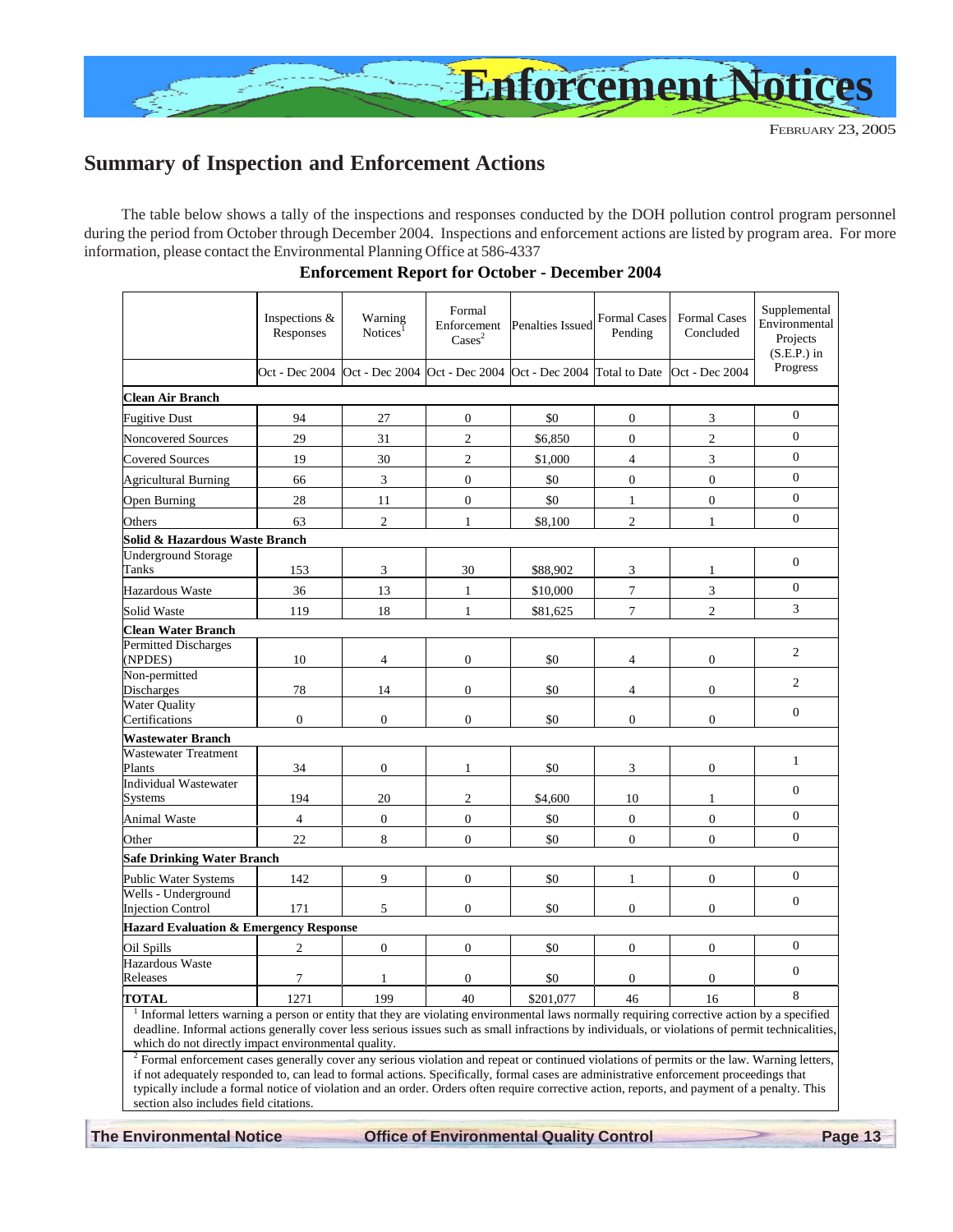<span id="page-13-0"></span>

### **Formal Enforcement Actions and Settlements Completed by DOH**

Notices of violation issued from October through December 2004 are summarized below. The summaries do not constitute exact descriptions of the violations. For complete and accurate descriptions, please contact DOH at 586-4337 regarding copies of the violation notices.

#### **Clean Air Branch**

On October 5, 2004, a Notice of Violation was sent to **Ceatech USA, Inc.** of Kekaha, Kaua'i for operating a 900 kW diesel engine generator on their shrimp farm without first obtaining a valid Covered or Noncovered Source Permit. They were ordered to take corrective action and fined a penalty of \$8,100.00

On February 18, 2004, a Notice of Violation was served to **Hamakua Macadamia Nut Company** of Kawaihae, Hawai'i for violations of its Noncovered Source Permit. Based on the Respondent's presentation at a prehearing conference, a new

order was issued on October 21, 2004 to reduce the penalty from \$7,300 to \$6,200.

On October 21, 2004, a Notice of Violation was served to **Kiewit Pacific Company** of Kapolei, for violations of their Covered Source Permit. The company had failed to conduct the annual visible emissions observations of the 1000 kW diesel engine generator's exhaust stack for calendar years 2001 and 2003. They were ordered to take corrective action and pay a fine of \$6,350.00.

#### **Wastewater Branch**

On November 18, 2004, a Notice of Violation was issued to the **County of Kaua**'**i, Department of Public Works**, for exceeding the effluent coliform limits at the Wailua Wastewater Treatment Plant (WWTP). They were ordered to desist from discharging recycled water from the WWTP onto the Wailua Golf course for irrigation purposes until total coliform limits are consistently met for a period of one year. They will also have to submit a plan to prevent future violations, and will be assessed an administrative penalty to be determined at a later date.



#### **Special Management Area (SMA) Minor Permits**

Pursuant to Hawai'i Revised Statute (HRS) 205A-30, the following is a list of SMA Minor permits that have been approved or are pending by the respective county/state agency. For more information about any of the listed permits, please contact the appropriate county/state Planning Department. City & County of Honolulu (523-4131); Hawai'i County (961-8288); Kaua'i County (241-6677); Maui County (270-7735); Kaka'ako Special Design District (587-2878).

| <b>Location (TMK)</b>         | <b>Description (File No.)</b>                           | <b>Applicant/Agent</b>                         |
|-------------------------------|---------------------------------------------------------|------------------------------------------------|
| O'ahu: Kapolei (9-1-74-35)    | Installation of a 288-gallon LPG Tank<br>$(2005/SMA-4)$ | The Gas Company                                |
| O'ahu: Wa'ianae $(8-5-18-18)$ | New bus shelter (2005/SMA-8)                            | C&C of Honolulu, DTS                           |
| Maui: Sugar Cove (3-8-2-3)    | Beach nourishment at Sugar Cove (SM2<br>20020063)       | Sugar Cove AOAO                                |
| Maui: Pa'ia (2-5-4-25)        | Temporary tent structure (SM2 20040092)                 | Sandvold, Tamera                               |
| Maui: Kihei (3-9-31-15)       | Accessory dwelling (SM2 20050012)                       | Palensky, Vladimir                             |
| Maui: Kihei (3-9-9-21)        | Enclosed lanai and wall (SM2 20050013)                  | Difalco, James E. & Edna L.                    |
| Maui: Makena (2-1-6-103)      | Rock wall (SM2 20050014)                                | Alexander Court LLC                            |
| Maui: Kihei (3-9-19-4)        | Temporary sales trailer (SM2 20050015)                  | KAK II, LLC                                    |
| Maui: Pa'ia (2-5-4-25)        | Event 3/28/05 to 4/4/05 (SM2 20050016)                  | <b>Professional Windsurfers</b><br>Association |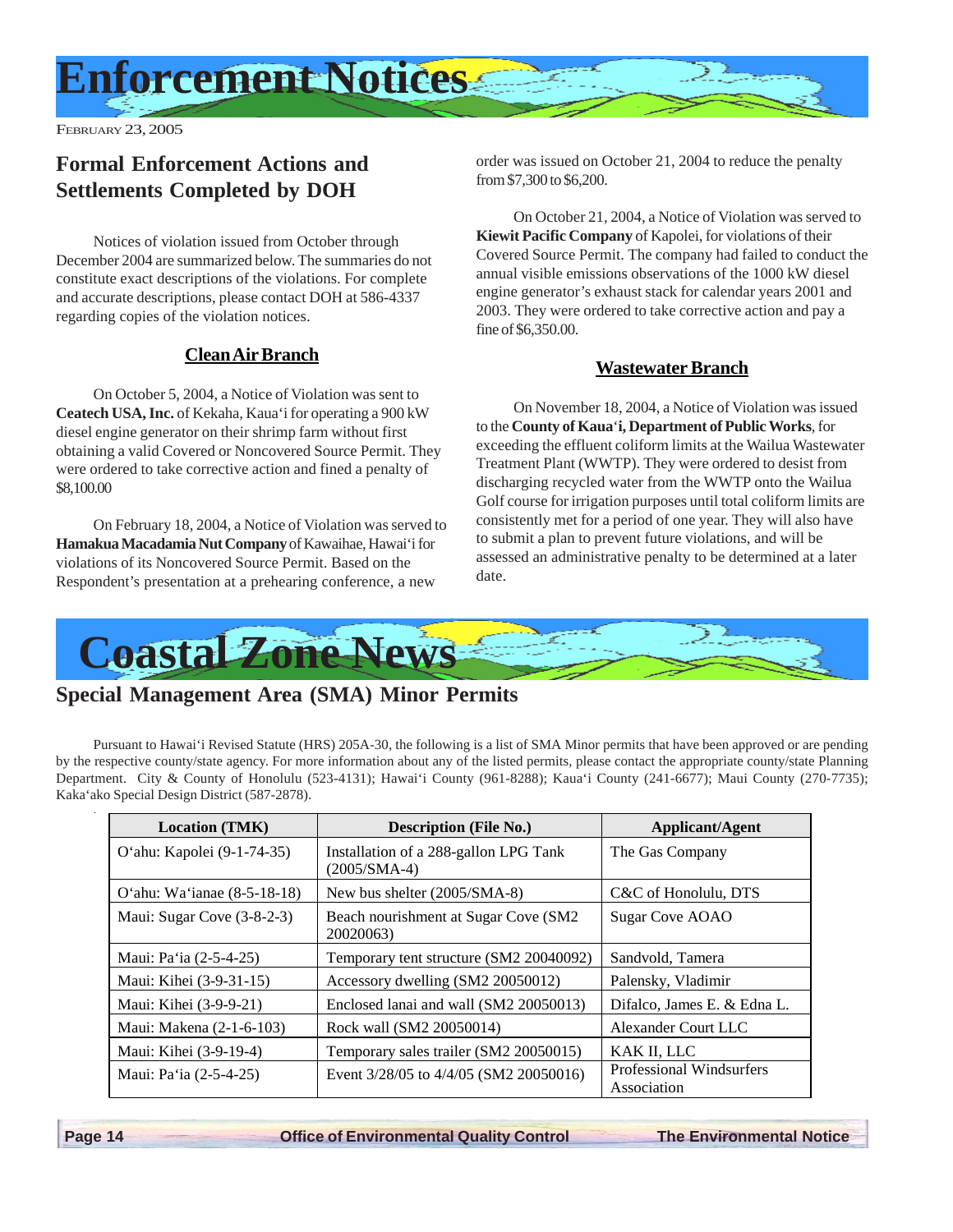<span id="page-14-0"></span>

### **Federal Consistency Reviews**

The Hawai'i Coastal Zone Management (CZM) Program has received the following federal actions to review for consistency with the CZM objectives and policies in Chapter 205A, Hawai'i Revised Statutes. This public notice is being provided in accordance with section 306(d)(14) of the National Coastal Zone Management Act of 1972, as amended. For general information about CZM federal consistency please call John Nakagawa with the Hawai'i CZM Program at 587-2878. For neighboring islands use the following toll free numbers: Lana'i & Moloka'i: 468-4644 x72878, Kaua'i: 274-3141 x72878, Maui: 984-2400 x72878 or Hawai'i: 974- 4000 x72878.

For specific information or questions about an action listed below please contact the CZM staff person identified for each action. Federally mandated deadlines require that comments be received by the date specified for each CZM consistency review and can be mailed to:

> Office of Planning Department of Business, Economic Development and Tourism P.O. Box 2359 Honolulu, Hawai'i 96804 Or, fax comments to the Hawai'i CZM Program at 587-2899.

### **Federal Funds for the North-South Road Project**

| Applicant:       | State of Hawai'i Department of Transportation, Highways Division |
|------------------|------------------------------------------------------------------|
| <b>Contact:</b>  | Nelson Sagum, 587-1834                                           |
|                  | <b>Federal Action:</b> Federal Financial Assistance              |
|                  | Federal Agency: U.S. Federal Highways Administration             |
| <b>Location:</b> | From Renton Road to Interstate Route H-1, 'Ewa District, O'ahu   |
|                  | <b>CZM Contract:</b> Debra Tom $(587-2840)$                      |

Federal funding for the construction of North-South Road, an approximately 2.2-mile federal-aid, limited-access, principal arterial highway, which would connect interstate H-1 Freeway to the City proposed Kapolei Parkway. This project would include the construction of: (1) a major interchange at its junction with the H-1 Freeway; (2) the North-South Road/Kapolei Parkway intersection; and (3) various drainage features, such as a drainage channel and detention basin associated with the proposed highway, and two crossings of Kalo'i Gulch.

**Comments Due:** March 7, 2005



### **March 9, 2005 Meetings at Various Times in Leiopapa A Kamehameha**

The Environmental Council of the Department of Health and its various standing and ad hoc committees are scheduled to meet on Wednesday, March 9, 2005, at various times and in various rooms in Leiopapa A Kamehameha, located at 235 South Beretania Street, Honolulu, O'ahu. For more information, please call the Office of Environmental Quality Control at (808) 586- 4185. To be placed on an electronic mail notification list of Environmental Council meetings, please send an electronic mail to Leslie Segundo, Environmental Health Specialist, Office of Environmental Quality Control at LSEGUND@mail.health.state.hi.us. The meeting notices and agenda of the Environmental Council are also available on the State's Calendar Meeting Announcements Internet Website at the following Uniform Resource Locator (URL):

http://www.ehawaiigov.org/serv/eventcal?PF=hic&Clist=81&\_action=View+Calendar.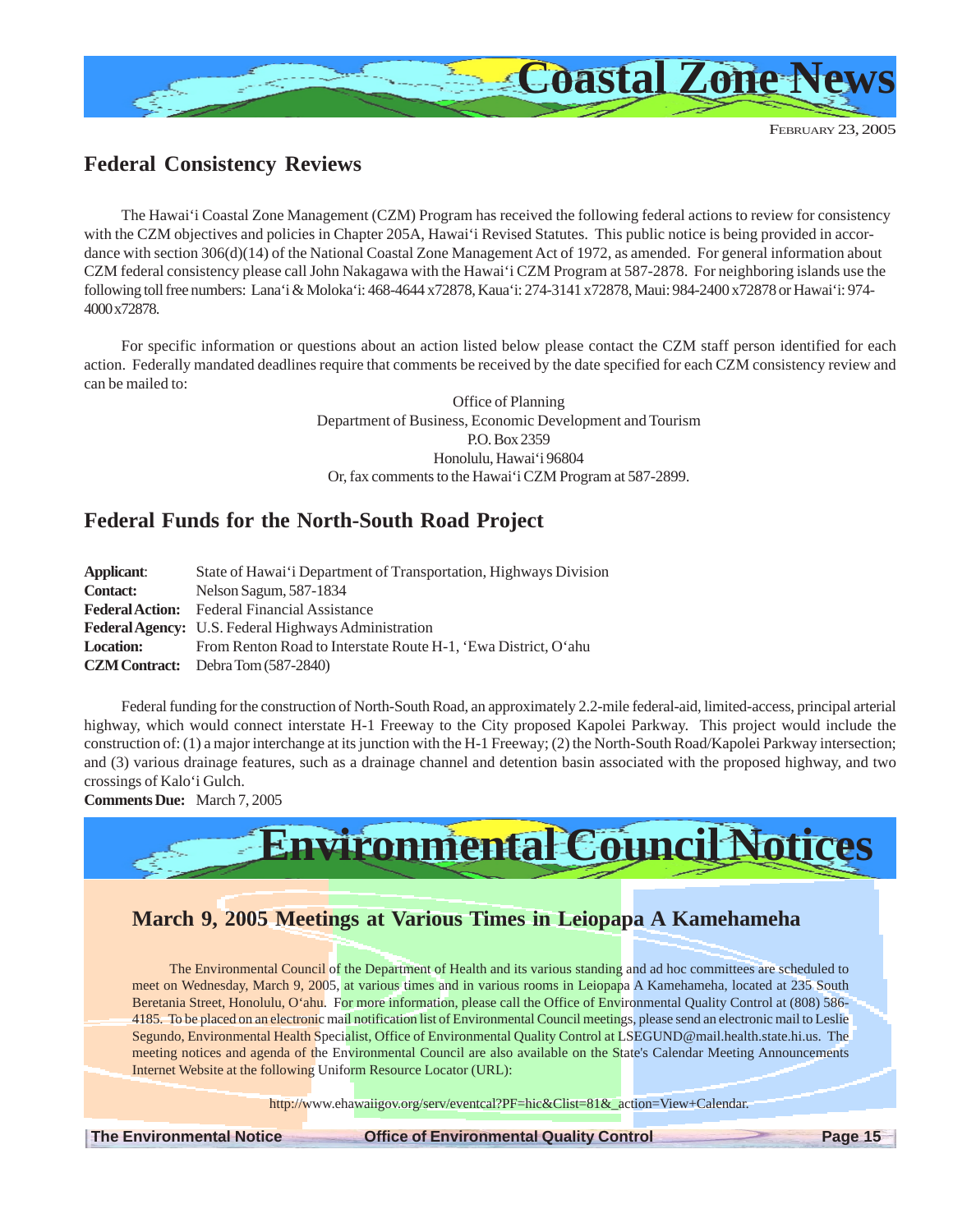<span id="page-15-0"></span>

### *Conservation District Use Permit*

Persons interested in commenting on the following Conservation District Use Application (Department Permit) must submit comments to the Department of Land and Natural Resources.

Also, anyone interested in receiving notification of determinations on Conservation District Use Applications (Department Permits) must submit requests to DLNR that include the following information:

- 1. Name and address of the requestor;
- 2. The permit for which the requestor would like to receive notice of determination; and
- 3. The date the notice was initially published in the Environmental Notice.

Both comments and requests for notification of determinations must be submitted to DLNR within thirty days from the initial date that the notice was published in the Environmental Notice.

Please send comments and requests to:

State of Hawai'i Department of Land and Natural Resources Office of Conservation and Coastal Lands 1151 Punchbowl Street, Room 131 Honolulu, Hawai'i 96813

DLNR will make every effort to notify those interested in the subject CDUA, it is not obligated to notify any person not strictly complying with the above requirements. For more information, regarding the Wakefield Ward Project please contact Kimberly "Tiger" Mills at 587-0382 or regarding the Mauna Kea Science Reserve, please contact Samuel Lemmo at 587-0381.

#### **Wakefield Ward Seawall Project**:

**File No.:** CDUA OA-3220 **Name of Applicant:** Wakefield Ward **Location:** Paiko Lagoon, O'ahu **TMK:** (1) 3-8-024:004 **Proposed Action:** After the Fact CDUA for Filled Land and Rock Seawall **343, HRS determination:** Exempt **Applicant's Contact:** Wakefield Ward (808) 395-3331

#### **Mauna Kea Science Reserve Project**:

| <b>File No.:</b>               | CDUA OA-3225                             |
|--------------------------------|------------------------------------------|
| Name of Applicant:             | University of Hawai'i, Institute for     |
|                                | Astronomy                                |
| <b>Location:</b>               | Mauna Kea Science Reserve (Summit        |
|                                | of Mauna Kea)                            |
| TMK:                           | $(3)$ 4-4-15:9                           |
| <b>Proposed Action:</b>        | <b>Conduct Astronomical Site Testing</b> |
|                                | for Astronomy Development                |
| 343, HRS determination: Exempt |                                          |
| <b>Applicant's Contact:</b>    | Rolf-Peter Kudritzki (808) 956-8566      |



 **Page 16 Control Control Defice of Environmental Quality Control The Environmental Notice**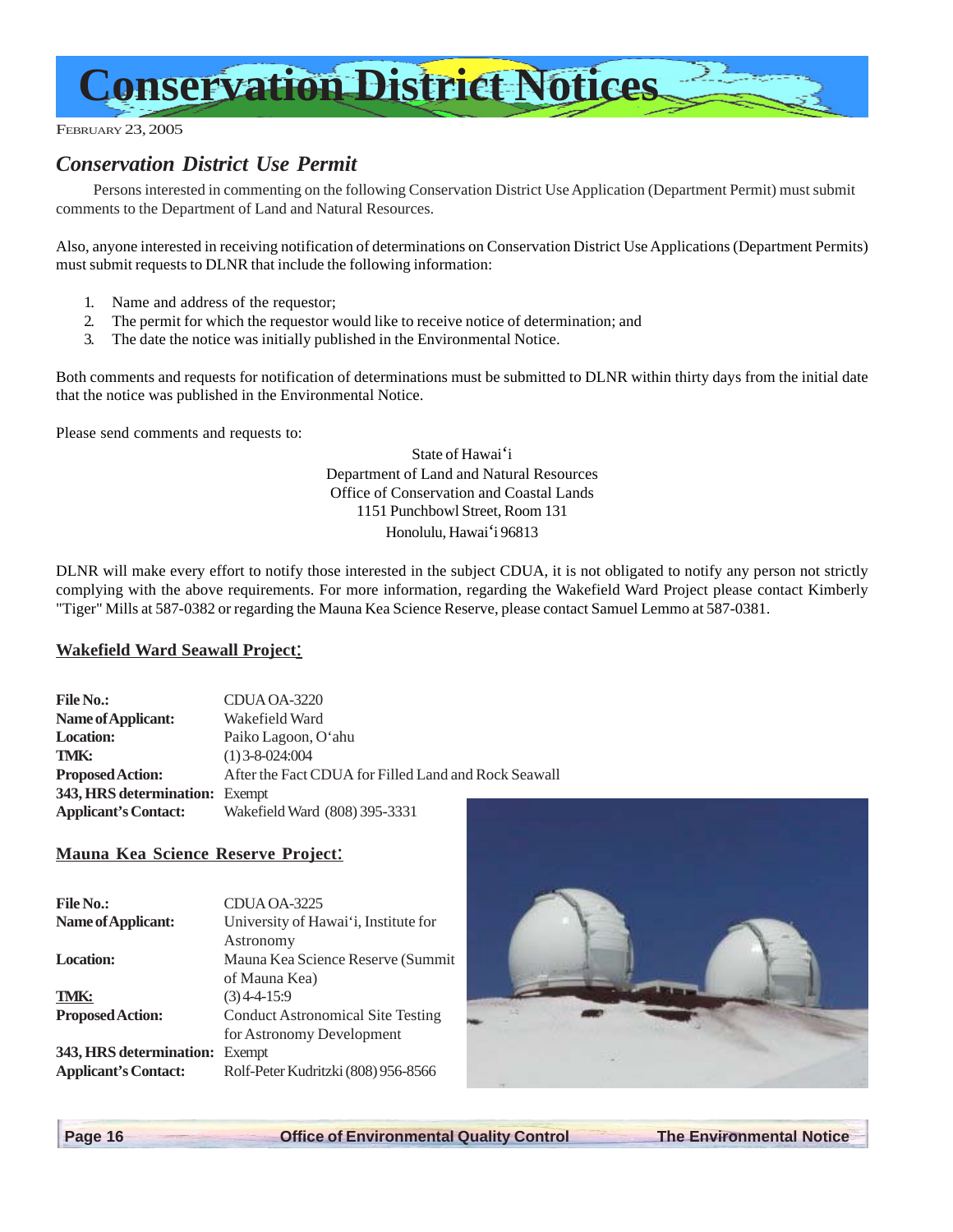<span id="page-16-0"></span>

#### **Department of Health Permits**

The following three pages contain a list of some pollution control permits currently before the State Department of Health. For more information about any of the listed permits, please contact the appropriate branch or office of the Environmental Management Division at 919 Ala Moana Boulevard, Honolulu. Abbreviations are as follows: **CAB** - Clean Air Branch; **CD** - comments due; **CSP** - Covered Source Permit; **CWB** - Clean Water Branch; **I** - issued; **SHWB** - Solid and Hazardous Waste Branch; **SDWB** - Safe Drinking Water Branch; **SWMP** - Solid Waste Management Permit; **N** - none; **NPDES** - National Pollutant Discharge Elimination System under the Federal Clean Water Act; **R** - received; **T** temporary; **UIC** - Underground Injection Control; **NA** - not applicable.

| Branch,      |                              |                                     | Pertinent |                              |
|--------------|------------------------------|-------------------------------------|-----------|------------------------------|
| Permit Type  | Applicant & Permit No.       | <b>Project Location</b>             | Date      | Proposed Use                 |
| CAB,         | Garden Island Mortuary, Ltd. | 2-3780 B Kaumuali'i Highway,        | Issued:   | Two $(2)$ 100 lbx/hr         |
| 586-4200,    | NSP 0052-01-N (Renewal)      | Lawa'i, Kaua'i                      | 1/28/05   | <b>Crematory Units</b>       |
| <b>NSP</b>   |                              |                                     |           |                              |
| CAB.         | Hawai'i Electric Light Co.,  | 78-128 'Ehukai Street, Kailua-Kona, | Issued:   | Two (2) 370 kW Diesel        |
| 586-4200,    | Inc.                         | Hawai'i                             | 1/31/05   | <b>Engine Generators</b>     |
| <b>NSP</b>   | NSP 0574-01-N                |                                     |           |                              |
| CAB,         | Tileco, Inc.                 | 91-209 Hanua Street Campbell        | Comments  | 384 TPH Stone                |
| 586-4200,    | CSP 02-44-01-C               | Industrial Park, Kapolei, O'ahu     | Due:      | Processing Plant and         |
| CSP          | (Modification & Renewal)     |                                     | 3/7/05    | <b>Hollow Concrete Block</b> |
|              |                              |                                     |           | Plant                        |
| CAB,         | Hawaiian Dredging,           | Various Temporary Sites, State of   | Issued:   | 660 TPH Portable             |
| 586-4200,    | <b>Construction Company</b>  | Hawai'i Initial Location: Kahuku    | 2/4/05    | Crushing and Screening       |
| <b>TCSP</b>  | CSP 0029-03-CT (Renewal)     | Sugar Mill, 56-565 Kamehameha       |           | Plant with 810 HP Diesel     |
|              |                              | Highway, Kahuku, O'ahu              |           | <b>Engine Generator</b>      |
| CAB,         | Deklab Genetics Corporation  | One mile down Ko Road near Pump     | Issued:   | <b>Fumigation Chambers</b>   |
| 586-4200,    | NSP 0575-01-N                | 2, Hanapepe, Kaua'i                 | 2/9/05    |                              |
| <b>NSP</b>   | (Modification)               |                                     |           |                              |
| CAB.         | Akana Petroleum Inc.         | Port of Kawaihae, Kawaihae,         | Issued:   | Kawaihae Distribution        |
| 586-4200,    | $NSP 0413-01-N (Renewal)$    | Hawai'i                             | 2/10/05   | Terminal                     |
| <b>NSP</b>   |                              |                                     |           |                              |
| CWB.         | County of Maui, Dept of      | Napili Well "A" GAC Treatment       | Issued:   | Discharge wastewater         |
| 586-4309     | Water Supply                 | Facility, Napili, Maui              | 1/31/05   | from two $(2)$ granular      |
| <b>NPDES</b> |                              |                                     |           | activated carbon (GAC)       |
|              |                              |                                     |           | contactors                   |

### **Cultural Impact Workshop Videotape Now Available**

For those of you who were placed on a wait list, couldn't find parking or could not attend due to circumstances beyond your control, here's your chance to still be a part of the workshop. The February 3, 2005, workshop was videotaped. If you or your organization wishes to review the tape or would like to set up a mini session please contact OEQC at 586-4185. The videotape will be loaned out like our regular library items for two weeks. If after you have reviewed the video and still have questions you can contact Jeyan Thirugnanam at 586-4185 or send your question(s)\* to:

> Ms. Genevieve Salmonson, Director Office of Environmental Quality Control 235 S Beretania Street, Suite 702 Honolulu, HI 96813

\*They may be referred to the appropriate agency to insure that you receive the correct information.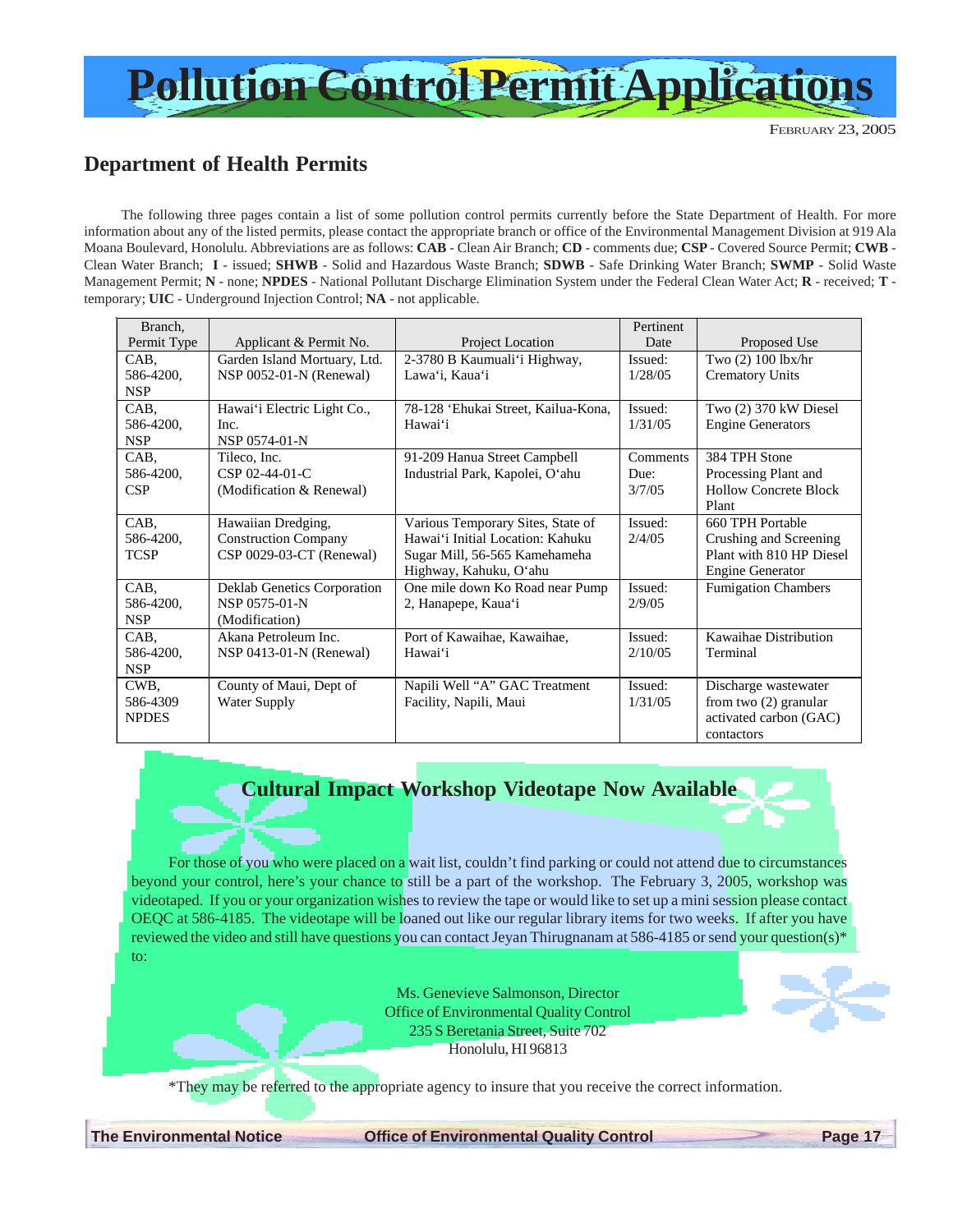<span id="page-17-0"></span>

#### **Outrigger Telescopes Project (NEPA-EIS)**

| District:          | Hawai'i                                                                              |
|--------------------|--------------------------------------------------------------------------------------|
| TMK:               | 4-4-15:09 & 12                                                                       |
| <b>Proposing</b>   |                                                                                      |
| Agency:            | National Aeronautics and Space Administra-<br>tion, NASA Headquarters                |
|                    | 300 E St., SW, Washington D.C. 20546-0001<br>Contact: Carl B. Pilcher (877-283-1977) |
| <b>Accepting</b>   |                                                                                      |
| <b>Authority:</b>  | Same as above.                                                                       |
| <b>Consultant:</b> | Science Application International Corpora-<br>tion                                   |
|                    | 11251 Roger Bacon Dr., Reston, VA 20190                                              |
|                    | Contact: Dennis Ford (703-318-4638)                                                  |
| <b>Permits</b>     |                                                                                      |
| <b>Required:</b>   | N/A                                                                                  |

NASA's Final Environmental Impact Statement (EIS) for the Outrigger Telescopes Project addresses the environmental impacts associated with the Proposed Action and reasonable alternatives. The Proposed Action would result in the placement and operation of four, and potentially up to six, outrigger telescopes on the W.M. Keck Observatory site on the summit of Mauna Kea. The environmental impacts of principal concern for the Proposed Action are those that would affect cultural resources, the visual integrity of the summit region of Mauna Kea,

and impacts to the Wekiu bug, a candidate for listing under the Endangered Species Act. The environmental impacts of the Outrigger Telescopes Project on other environmental resource areas are also addressed, as are the cumulative impacts of the Outrigger Telescopes when considered with past, present, and reasonably foreseeable future projects on or near Mauna Kea.

NASA has also identified a reasonable alternative to the Mauna Kea site in Spain's Canary Islands. NASA's initial determination is that all of the science objectives set out for the Outrigger Telescopes Project can also be attained at this alternative site. This EIS addresses the environmental impacts associated with implementing the Outrigger Telescopes at the Canary Islands site. The No-Action Alternative is also addressed.

Should NASA decide not to fund the Outrigger Telescopes Project at either the proposed Mauna Kea site or at the alternative site in the Canary Islands, it may choose to implement a Reduced Science Option. The Reduced Science Option would consist of locating four Outrigger Telescopes at an existing observatory that does not have the large diameter telescope needed to achieve all of the science objectives possible with either the Proposed Action or the Canary Islands alternative site. Two Reduced Science Option sites have been identified. The environmental impacts associated with implementing the Reduced Science Option at each of the two sites in California, Mt. Wilson and Mt. Palomar, are also addressed in this EIS.

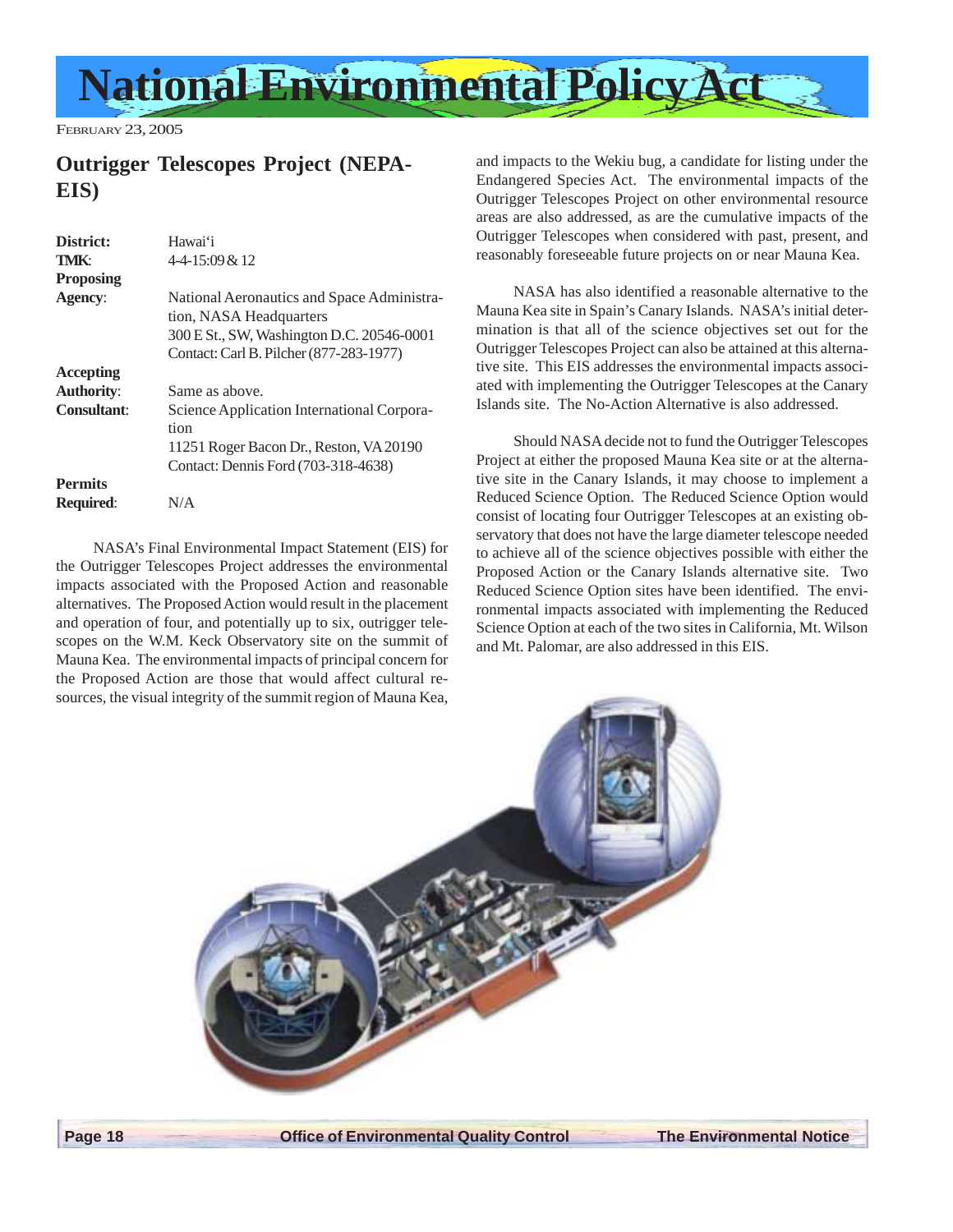<span id="page-18-0"></span>

### **Presidential Disaster Declaration, State of Hawai'i**

This is a notice of the Presidential declaration, effective February 1, 2005, of a major disaster for the State of FEMA-1575- DR, dated February 1, 2005, and related determinations. In a letter dated February 1, 2005, the President declared a major disaster under the authority of the Robert T. Stafford Disaster Relief and Emergency Assistance Act, 42 U.S.C. 5121-5206 (the Stafford Act), as follows:

*I have determined that the damage in certain areas of the State of Hawai'i, resulting from severe storms and flash flooding on October 30, 2004, is of sufficient severity and magnitude to warrant a major disaster declaration under the Robert T. Stafford Disaster Relief and Emergency Assistance Act, 42 U.S.C. 5121-5206 (the Stafford Act). Therefore, I declare that such a major disaster exists in the State of Hawai'i. In order to provide Federal assistance, you are hereby authorized to allocate from funds available for these purposes such amounts as you find necessary for Federal disaster assistance and administrative expenses. You are authorized to provide Public Assistance and Hazard Mitigation in the designated area, and any other forms of assistance under the Stafford Act you may deem appropriate. Consistent with the requirement that Federal assistance be supplemental, any Federal funds provided under the Stafford Act for Public Assistance and Hazard Mitigation will be limited to 75 percent of the total eligible costs. If Other Needs Assistance under Section 408 of the Stafford Act is later requested and warranted, Federal funding under that program will also be limited to 75 percent of the total eligible costs. Further, you are authorized to make changes to this declaration to the extent allowable under the Stafford Act. The Federal Emergency Management Agency (FEMA) hereby gives notice that pursuant to the authority vested in the Under Secretary for Emergency Preparedness and Response, Department of Homeland Security, under Executive Order 12148, as amended, Michael Karl, of FEMA is appointed to act as the Federal Coordinating Officer for this declared disaster. I do hereby determine the following area of the State of Hawaii to have been affected adversely by this declared major disaster: The City and County of Honolulu. The City and County of Honolulu is eligible to apply for assistance under the Hazard Mitigation Grant Program. (The following Catalog of Federal Domestic Assistance Numbers (CFDA) are to be used for reporting and drawing funds: 97.030, Community Disaster Loans; 97.031, Cora Brown Fund Program; 97.032, Crisis Counseling; 97.033, Disaster Legal Services Program; 97.034, Disaster Unemployment Assistance (DUA); 97.046, Fire Management Assistance; 97.048, Individuals and Households Housing; 97.049, Individuals and*

*Households Disaster Housing Operations; 97.050 Individuals and Households Program-Other Needs, 97.036, Public Assistance Grants; 97.039, Hazard Mitigation Grant Program.)*

For more information, contact Magda Ruiz, Recovery Division, Federal Emergency Management Agency, Washington, D.C. 20472, telephone 202) 646-2705 (see, 70, F.R. 7290, February 11, 2005).



#### **Mauna Kea Outrigger Telescopes Project in the Science Reserve**

Pursuant to the National Environmental Policy Act of 1969, as amended (NEPA) (42 U.S.C. 4321 *et seq*.), the Council on Environmental Quality Regulations for Implementing the Procedural Provisions of NEPA (40 CFR Parts 1500-1508), and NASA policy and procedures (14 CFR Part 1216 Subpart 1216.3), NASA has prepared and issued a final environmental impact statement (FEIS) for the proposed Outrigger Telescopes Project. NASA's Proposed Action and preferred alternative is to fund the Outrigger Telescopes Project at the W.M. Keck Observatory within the Mauna Kea Science Reserve on the summit of Mauna Kea, Island of Hawai'i. The FEIS addresses alternative sites and the environmental and cultural resource impacts that could potentially occur with on-site construction, installation, and operation of four, and possibly up to six, Outrigger Telescopes. The proposed Outrigger Telescopes would be strategically placed around the existing Keck I and Keck II Telescopes, within the current footprint of W.M. Keck Observatory. A reasonable alternative site has been identified on La Palma, Canary Islands, Spain. Sites for a reduced science option have been identified at Mt. Wilson and Mt. Palomar